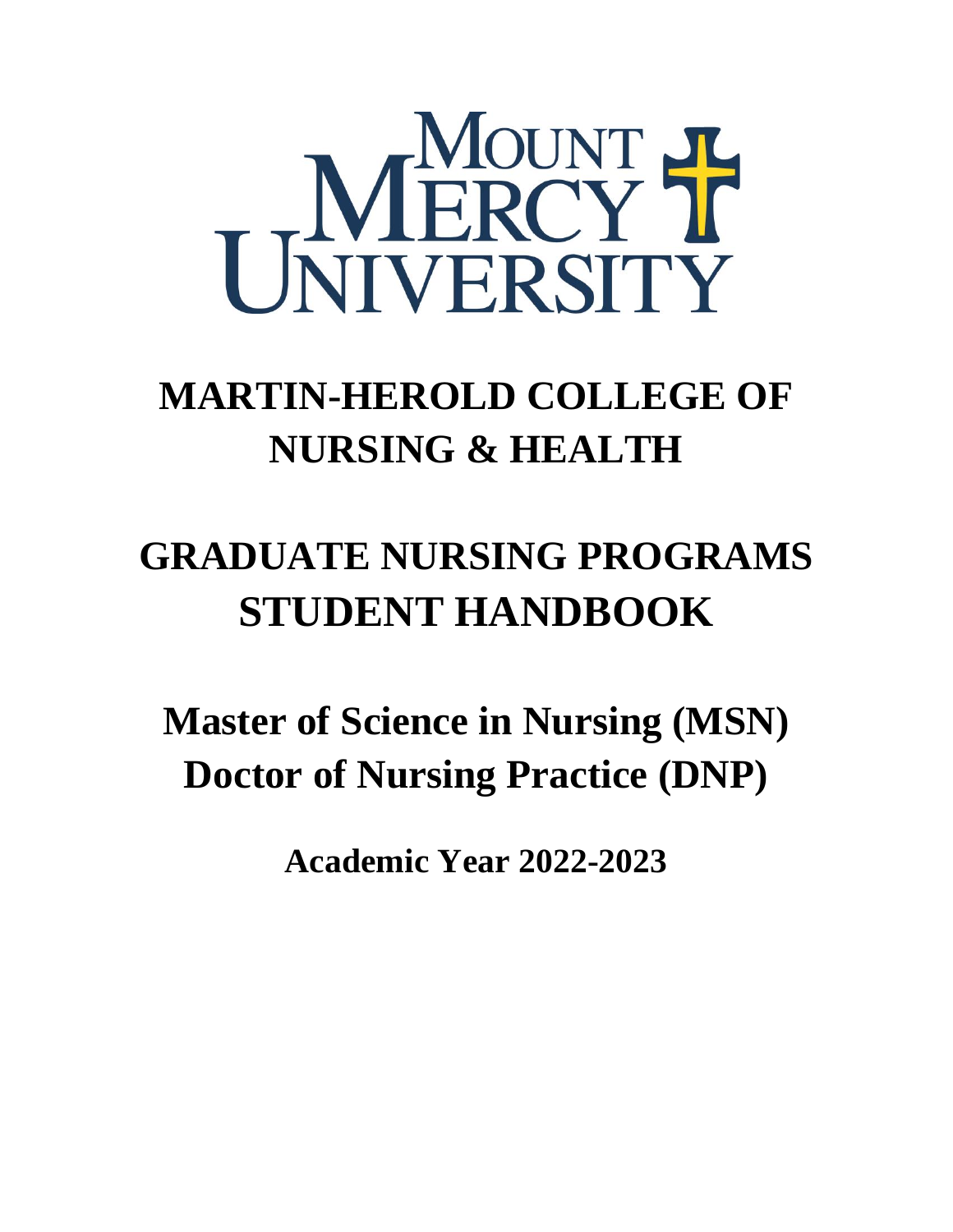# **Table of Contents**

| Mount Mercy University                                                                        | $\overline{4}$ |
|-----------------------------------------------------------------------------------------------|----------------|
| Mission                                                                                       | 4              |
| Goals                                                                                         | 4              |
| Values                                                                                        | 4              |
| Martin-Herold College of Nursing & Health (MHCNH)                                             | 5              |
| Vision                                                                                        | 5              |
| Mission                                                                                       | 5              |
| Philosophy                                                                                    | 5              |
| Objectives                                                                                    | 5              |
| <b>Graduate Nursing Programs</b>                                                              | 6              |
| Vision                                                                                        | 6              |
| Mission                                                                                       | 6              |
| Philosophy                                                                                    | 6              |
| Purpose                                                                                       | 6              |
| <b>MHCNH</b> Objectives                                                                       | 6              |
| MSN & DNP Program Approval and Accreditation                                                  | 6              |
| <b>Students' Rights and Responsibilities</b>                                                  | 7              |
| MSN & DNP Student Representation on MSN & DNP Committees                                      | $8\,$          |
| <b>Recognition for Graduate Nursing Students</b>                                              | $8\,$          |
| Sigma Theta Tau International - Kappa Xi Chapter                                              | $\,8\,$        |
| Mount Mercy University Policies - Graduate Nursing Programs                                   | 9              |
| <b>Mandatory Requirements Checklist</b>                                                       | 9              |
| <b>Exam Policy</b>                                                                            | 9              |
| <b>Rewriting Papers</b>                                                                       | 10             |
| Attendance                                                                                    | 11             |
| Late Assignments                                                                              | 11             |
| Extra Credit/Bonus Points                                                                     | 11             |
| <b>Activities Outside of Classroom</b>                                                        | 11<br>11       |
| <b>Add/Drop Policy</b><br>Policy on Undergraduate (BSN or RN-BSN) Students Taking MSN Courses | 12             |
| Policy on Master Level Students Taking Doctoral Level Courses                                 | 12             |
| Admission, Progression & Graduation Policies & Procedures-Graduate Nursing Programs           | 12             |
| Admission                                                                                     | 12             |
| Admission - International Students                                                            | 13             |
| Admission – Post-Graduate Emphasis                                                            | 13             |
| Progression                                                                                   | 13             |
| Employment                                                                                    | 13             |
| <b>Repeating Courses</b>                                                                      | 13             |
| <b>Continuous Enrollment</b>                                                                  | 13             |
| Withdrawal Policy                                                                             | 13             |
| <b>Statute of Limitations</b>                                                                 | 14             |
| <b>Grading Policies</b>                                                                       | 14             |
| Graduation                                                                                    | 15             |
| <b>Graduation Requirements</b>                                                                | 15             |
| Awarding of Post-Master's Additional Emphasis                                                 | 15             |
| <b>Tuition and Fees</b>                                                                       | 15             |
| Tuition                                                                                       | 15             |
| <b>Delinquent Accounts</b>                                                                    | 15             |
| <b>Additional Fees</b>                                                                        | 15             |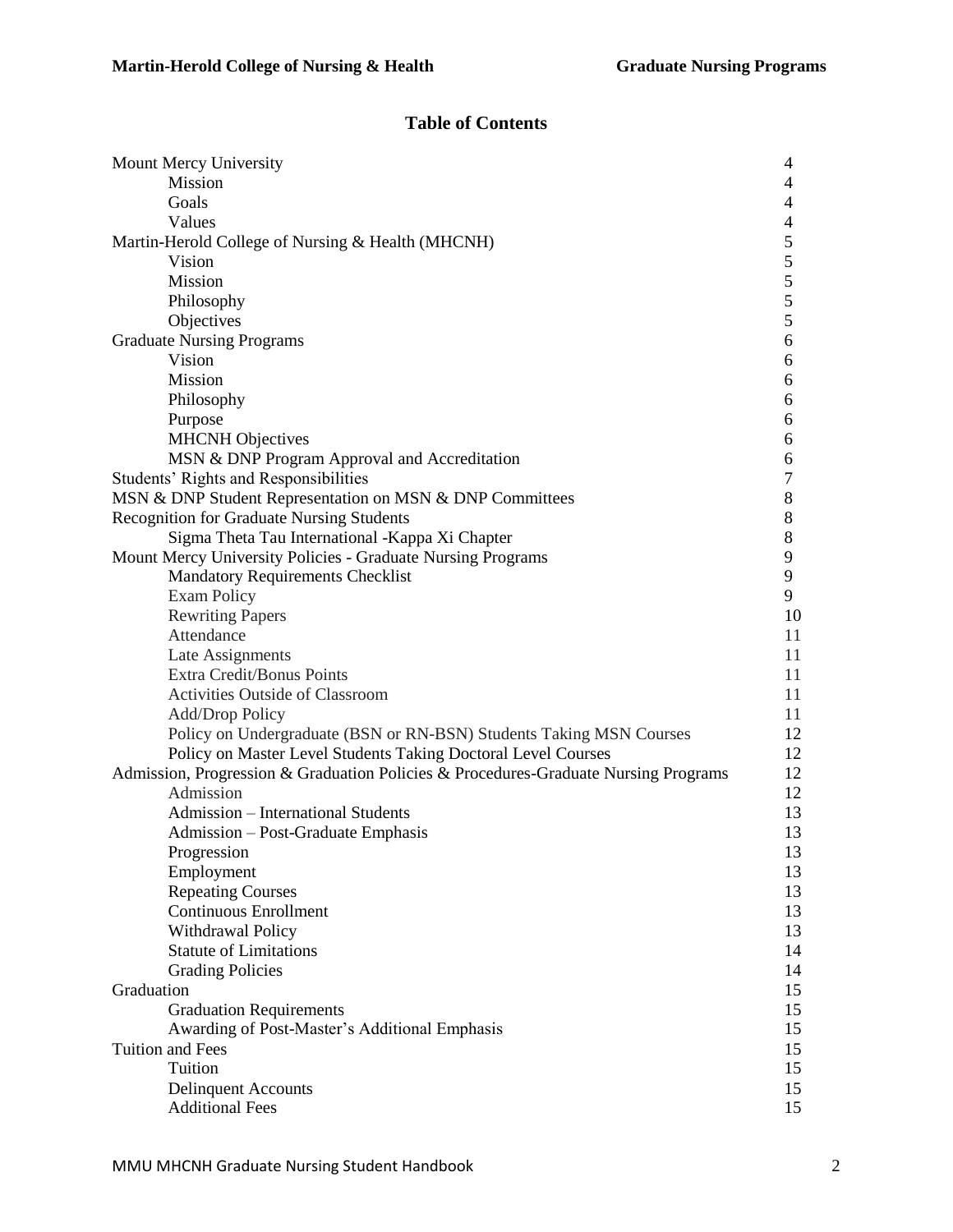| Professionalism                                                         | 16 |
|-------------------------------------------------------------------------|----|
| Academic Integrity                                                      | 16 |
| Graduate Student Grievance Procedure                                    | 16 |
| Digital Etiquette                                                       | 16 |
| Computer and Internet                                                   | 16 |
| Communication and Netiquette                                            | 17 |
| Document of Concerns                                                    | 17 |
| <b>Clinical Course Concerns</b>                                         | 17 |
| <b>Institutional Support and Student Resources</b>                      | 17 |
| Academic Center for Excellence                                          | 17 |
| <b>Busse Library</b>                                                    | 18 |
| <b>Campus Store</b>                                                     | 18 |
| <b>Computer Labs</b>                                                    | 18 |
| Copy Center                                                             | 18 |
| <b>Counseling Services</b>                                              | 18 |
| <b>Student Health Services</b>                                          | 18 |
| Email                                                                   | 18 |
| Emergencies                                                             | 18 |
| Good Book                                                               | 18 |
| <b>Brightspace</b>                                                      | 18 |
| MyMountMercy                                                            | 19 |
| Parking                                                                 | 19 |
| Weather and Closure Polices                                             | 19 |
| Master of Science in Nursing (MSN) Program                              | 20 |
| MSN Program Objective and Outcomes                                      | 21 |
| MSN Areas of Emphasis & Associated Competencies                         | 21 |
| <b>MSN Plans of Study</b>                                               | 22 |
| <b>MSN</b> Courses                                                      | 22 |
|                                                                         | 22 |
| Post-Master Emphasis                                                    | 22 |
| <b>Nursing Informatics Tuition</b>                                      | 22 |
| <b>Additional MSN Student Expenses</b><br><b>MSN</b> Graduation Profile | 22 |
|                                                                         | 23 |
| Doctor of Nursing Practice (DNP) Program                                | 24 |
| <b>DNP Program Objectives and Outcomes</b>                              |    |
| <b>DNP</b> Program Lead                                                 | 25 |
| <b>DNP Plans of Study</b>                                               | 25 |
| <b>DNP Courses</b>                                                      | 25 |
| <b>Agency Agreements</b>                                                | 25 |
| <b>DNP Project Handbook</b>                                             | 25 |
| <b>Additional DNP Student Expenses</b>                                  | 26 |
| <b>DNP</b> Graduation Profile                                           | 26 |
| References                                                              | 27 |
| Appendix A: MSN Graduation Profile                                      | 28 |
| Appendix B: DNP Graduation Profile                                      | 30 |
| Appendix C: Document of Concern                                         | 32 |
| Appendix D: MSN & DNP Student Representation on MSN & DNP Committees    | 33 |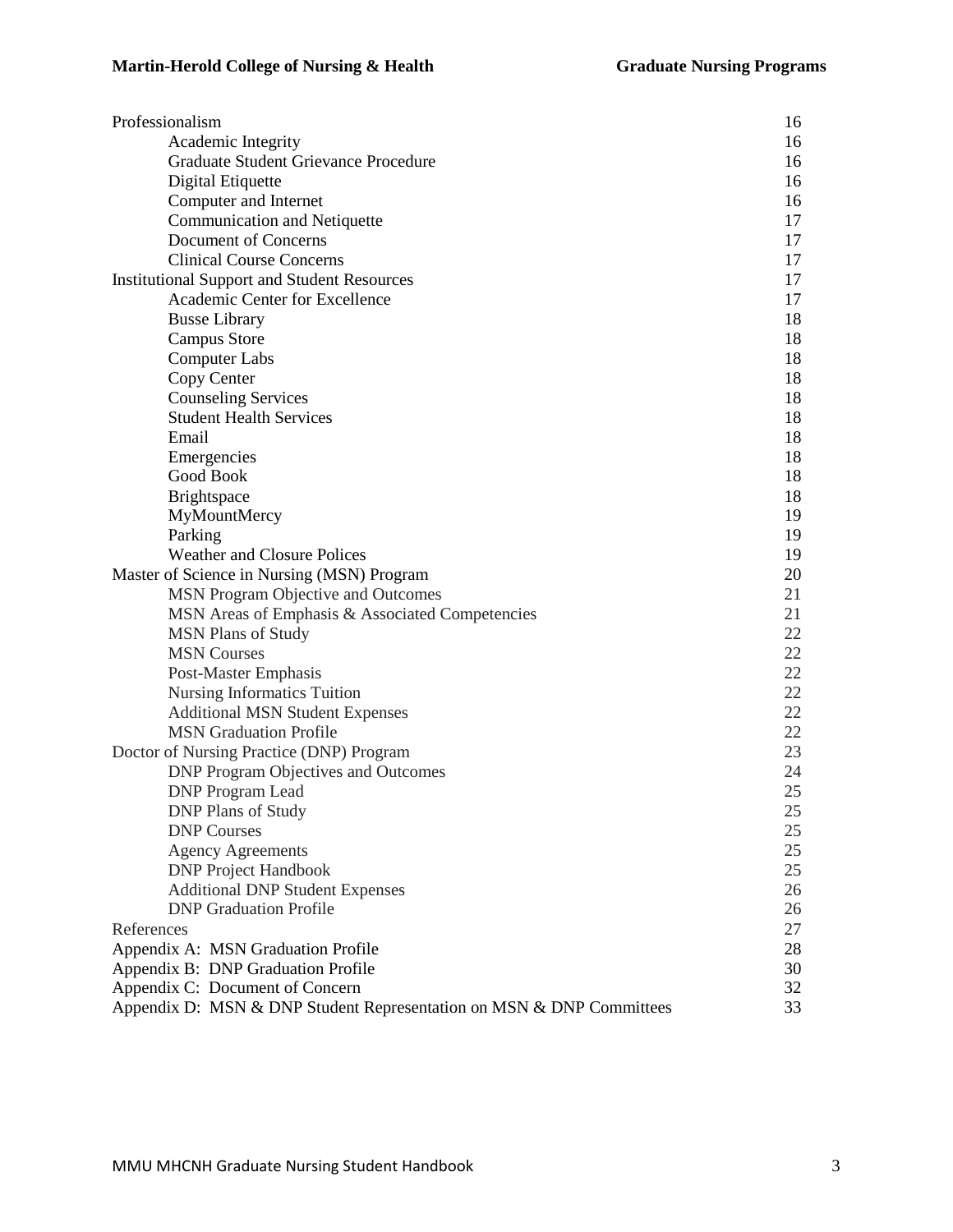#### **Mount Mercy University**

#### **Mission**

Mount Mercy is a Catholic University which provides student-focused education in the spirit of the Sisters of Mercy and welcomes people of all beliefs to join our community in pursuit of baccalaureate and graduate education and compassionate service to those in need.

We strive for excellence in accomplishing our mission through our four interdependent goals.

#### **Goals**

#### *Using reflective judgment*

The ability to think clearly and carefully, argue coherently, and evaluate competing truth claims critically are fundamental to a college education. Reflective judgment requires a knowledge of basic fact, examination and evaluation of assumptions; adequate justification for drawing a conclusion; and understanding implications of drawing that conclusion. With these skills, individuals can solve problems creatively and integrate knowledge across disciplines.

#### *Engaging in strategic communication*

Strategic communication requires selecting from a range of options in order to accomplish a chosen goal in an ethical manner. These options include construction and interpretation of messages in the written, oral and aesthetic forms using appropriate technology.

#### *Serving the common good*

The common good is at the heart of Catholic social teaching. Because people are social by nature, every individual's good relates necessarily to the common good, the sum of social conditions that allows all people to reach their human potential more fully. It includes respect for and ethical interaction with every person and the natural environment and, in the spirit of the Sisters of Mercy, service for the well-being of all humanity and action in the cause of justice in the world.

#### *Promoting purposeful living*

A liberal education enables students to achieve a greater degree of freedom upon which to act purposefully. Since development of purpose entails planning for life based on a set of priorities, Mount Mercy University provides opportunities for spiritual growth, intellectual engagement, vocational clarity, social development, physical well-being, emotional maturity and responsible community leadership.

#### **Values**

As members of the Mount Mercy University community, grounded in the tradition of the Sisters of Mercy and our Catholic identity, we are committed to:

- 1. Lifelong learning and education of the whole person
- 2. Pursuit of truth and dignity
- 3. Commitment to students
- 4. Justice
- 5. Gratitude
- 6. Hospitality
- 7. Service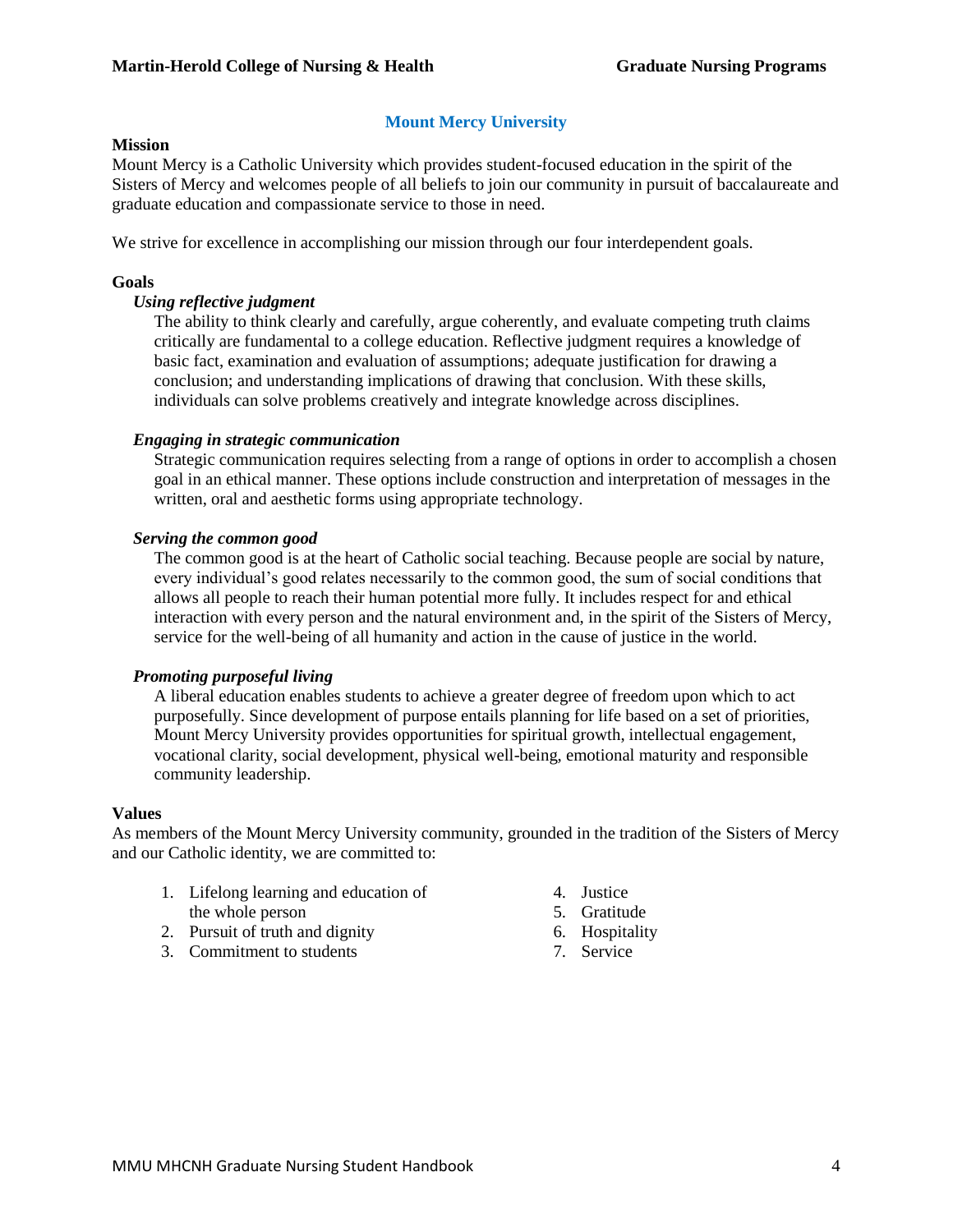#### **Martin-Herold College of Nursing & Health (MHCNH)**

#### **Vision**

Educate and inspire nurses and health professionals to discover, serve, and lead.

#### **Mission**

The mission of the Martin-Herold College of Nursing and Health (MHCNH) is inspired by the Sisters of Mercy and their dedication to service in meeting human needs where they exist. The MHCNH faculty strive to deliver exceptional educational experiences that prepare nurses and health professionals with the knowledge, skills, and attitudes to be self-motivated, compassionate professionals, innovative, visionary leaders, and life-long learners in a dynamic society.

#### **Philosophy**

The faculty of the MHCNH recognize that the United States healthcare system is an ever-changing entity with multiple layers of care and numerous providers supported by a variety of regulators and payers. Despite a healthcare system that provides lifesaving care to millions of patients, many concerns with costs, quality and access persist. Knowing that this system is only as effective as those who operate within it, the MHCNH educates students through several delivery modes to be critical thinkers and decision makers, participative learners, informed providers to those in need and conscientious members of society. The faculty of the college believe that students are active learners who seek knowledge and guidance in the healthcare fields of their choice. The students' knowledge develops throughout the program and supports clinical judgment skills obtained through study, practice and demonstrations using simulation and clinical experiences. Clinical practice occurs in a variety of settings and is an essential component of all programs.

Healthy lives, as the object of all healthcare services, is the focus of the faculty and students of the MHCNH. Recognizing that health is a concept that includes physical, occupational, emotional, social, environmental, financial, intellectual or spiritual aspects, students are directed toward educational experiences that will prepare them to prevent as well as treat unhealthy states for individuals, families, communities and systems. Self-care and health are factors in each student's ability to assist others. The faculty emphasize that to be an effective provider of care one models appropriate health behaviors.

The heritage of the Sisters of Mercy is evident in the curriculum of the university and in each of the health care programs. Students respond when others are in need and recognize that service is a characteristic of a well-educated provider of healthcare.

#### **Objectives**

The graduate will:

- 1. Integrate knowledge derived from liberal arts, sciences, technology, and healthcare to promote evidence-based practice.
- 2. Exemplify values of the healthcare professionals. (Altruism, Autonomy, Human Dignity, Integrity, Social Justice)
- 3. Implement safe and effective client-centered services
- 4. Embrace the culture of professional healthcare providers.
- 5. Demonstrate personal and professional growth.

*The MHCNH vision, mission, philosophy, and objectives were revised and approved April 18, 2019.*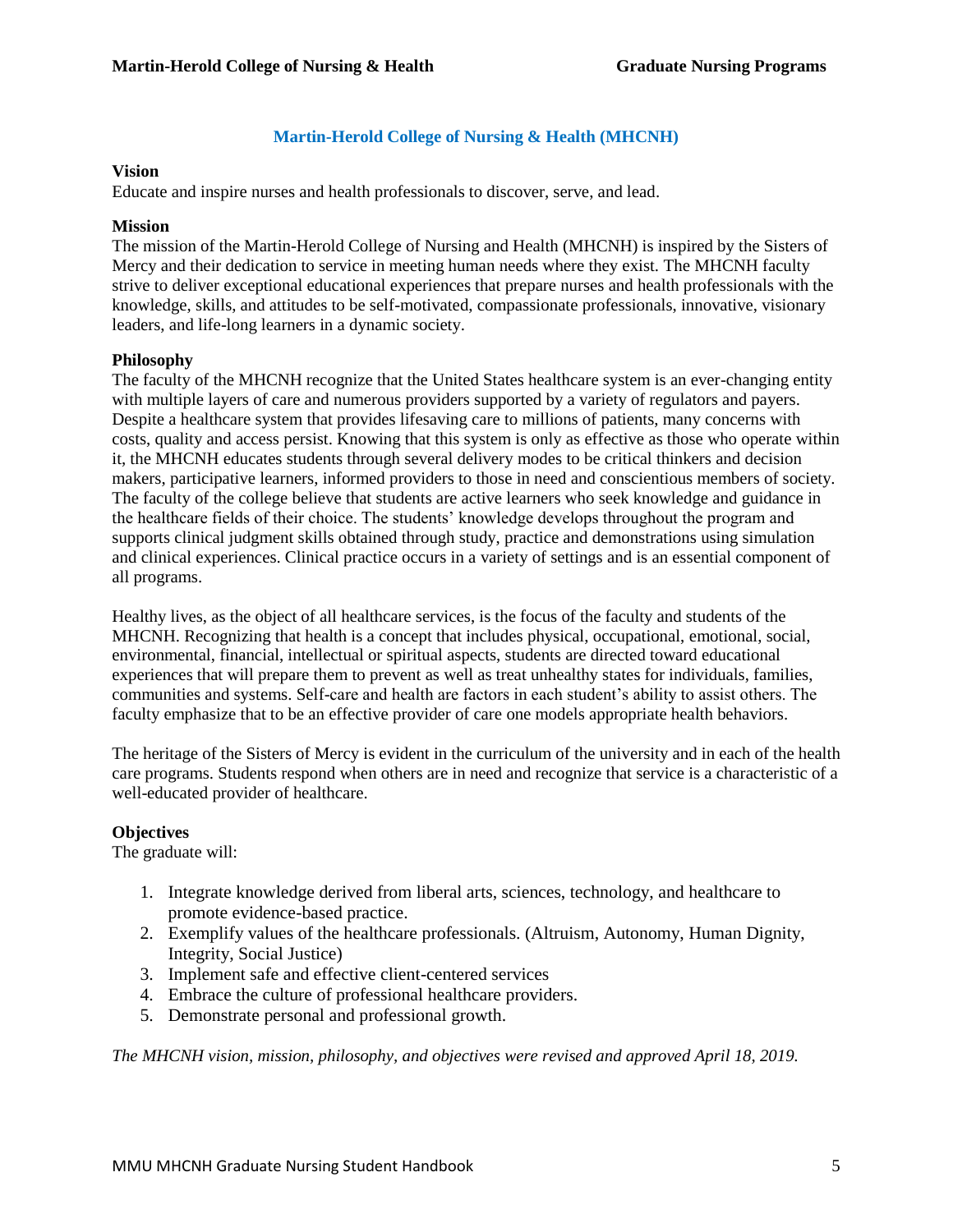#### **Graduate Nursing Programs**

**Vision** (same as Martin-Herold College of Nursing & Health) Educate and inspire nurses and health professionals to discover, serve, and lead.

#### **Mission** (same as Martin-Herold College of Nursing & Health)

The mission of the Martin-Herold College of Nursing and Health (MHCNH) is inspired by the Sisters of Mercy and their dedication to service in meeting human needs where they exist. The MHCNH faculty strive to deliver exceptional educational experiences that prepare nurses and health professionals with the knowledge, skills, and attitudes to be self-motivated, compassionate professionals, innovative, visionary leaders, and life-long learners in a dynamic society.

#### **Philosophy**

In support of the mission of Mount Mercy, the graduate programs in nursing promote reflective judgment, strategic communication, service for the common good and purposeful living. The profession of nursing, particularly as sponsored and practiced by the Sisters of Mercy, is considered by the faculty to be founded on the belief that all members of the community are biophysical, psychosocial, spiritual beings with dignity and value. The focus on health promotion and disease prevention addresses the needs of individuals and communities through evidence-based practice, leadership, policy development, and education of professional nurses. Attention to vulnerable populations is a central focus of the program in all aspects of the curricula.

#### **Purpose**

The MMU MHCNH Graduate Programs of Nursing (MSN & DNP) will continue to extend the mission of Mount Mercy through the preparation of nurses to serve where human needs exist. Throughout the educational process, nurses will acquire advanced knowledge and skills of nursing practice and processes. Nurses will be challenged to be visionary on the impact they have on healthcare systems and the lives of clients and communities. Nurses prepared at the graduate level will be the leaders, educators, and practitioners of the nursing profession and extend their practice to provide expertise in the care of all populations.

**MHCNH Objectives** (same as Martin-Herold College of Nursing & Health. NOTE: MSN & DNP Programs also have specific Program Objectives and Outcomes in respective sections of Handbook). The graduate will:

- 1. Integrate knowledge derived from liberal arts, sciences, technology, and healthcare to promote evidence-based practice.
- 2. Exemplify values of the healthcare professionals. (Altruism, Autonomy, Human Dignity, Integrity, Social Justice)
- 3. Implement safe and effective client-centered services
- 4. Embrace the culture of professional healthcare providers.
- 5. Demonstrate personal and professional growth.

#### **MSN and DNP Program Approval and Accreditation**

The MHCNH Master of Science in Nursing is approved by the Iowa Board of Nursing (granted December 10, 2014) and accredited by the Commission on Collegiate Nursing Education (CCNE) (granted September 19, 2016). The Doctor of Nursing Practice has approval by the Iowa Board of Nursing and has 5 years of CCNE accreditation (granted September 11, 2020).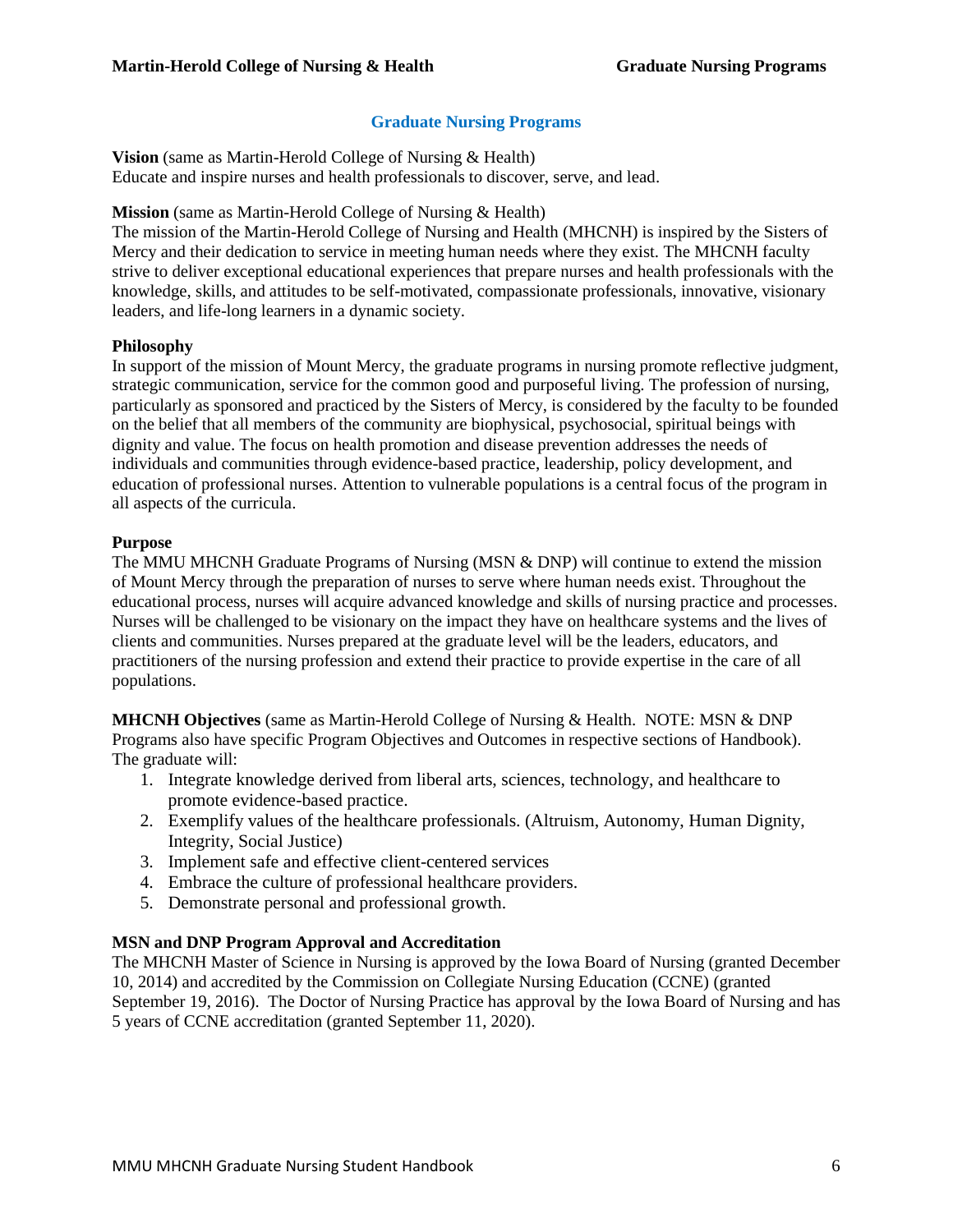| <b>Students Have a Right to:</b>                                                                | <b>And a Responsibility to:</b>                                                                        |
|-------------------------------------------------------------------------------------------------|--------------------------------------------------------------------------------------------------------|
| Be treated with respect and as a professional.                                                  | Treat others with respect and act professionally.                                                      |
| Equal treatment regardless of race, color, creed,                                               | Treat others equally without regard to race, color,                                                    |
| age, gender, national origin, religion, sexual                                                  | creed, age, gender, national origin, religion, sexual                                                  |
| orientation, or disability.                                                                     | orientation, or disability.                                                                            |
| Access to their own records and confidential                                                    | Respond to any University, Program, or faculty                                                         |
| treatment of those records.                                                                     | communication in a timely manner.                                                                      |
| Have academic and advising information treated                                                  | Actively participate in the advising process with                                                      |
| confidentially.                                                                                 | their academic faculty advisor.                                                                        |
| Share information regarding self, client(s),<br>agencies, or situations to illustrate points in | Respect & maintain confidentiality of all<br>conversations $\&$ information in class, with peers, $\&$ |
| class in a manner that is general so                                                            | faculty.                                                                                               |
| confidentiality will be preserved.                                                              |                                                                                                        |
| Appropriate academic and career advising.                                                       | Actively participate in academic advising process                                                      |
|                                                                                                 | with academic advisor and career advising with                                                         |
|                                                                                                 | academic advisor and faculty.                                                                          |
| Know and be informed of the policies for                                                        | Know and abide by policies for admission,                                                              |
| admission, progression, and graduation.                                                         | progression, and graduation as listed in the MMU                                                       |
|                                                                                                 | <b>Catalog and Graduate Nursing Programs Student</b>                                                   |
|                                                                                                 | Handbook.                                                                                              |
| Learn about policy changes prior to effective                                                   | Evaluate policy changes on an ongoing basis giving                                                     |
| date.                                                                                           | such information through proper channels. Respond<br>to proposed policy changes through appropriate    |
|                                                                                                 | channels prior to the effective date.                                                                  |
| Participate in the governing actions of the                                                     | Know and use established communication channels.                                                       |
| University and College of Nursing.                                                              | Provide student representation on committees, share                                                    |
|                                                                                                 | information with peer students, and respond to                                                         |
|                                                                                                 | representatives' inquiries.                                                                            |
| Participate in curriculum development,                                                          | Provide student representation on committees as                                                        |
| implementation, and evaluation.                                                                 | specified in the MSN or DNP Committee bylaws.                                                          |
| Accurate information about course (classroom,                                                   | Read course (classroom, lab, or clinical) syllabi to                                                   |
| lab, or clinical) requirements at the onset of                                                  | prepare for and actively participate using                                                             |
| enrollment and changes as soon as possible.                                                     | thoughtful, in-depth experience or fact-based                                                          |
|                                                                                                 | information in all classroom, clinical, and                                                            |
|                                                                                                 | laboratory experiences.                                                                                |

# **STUDENTS' RIGHTS AND RESPONSIBILITIES**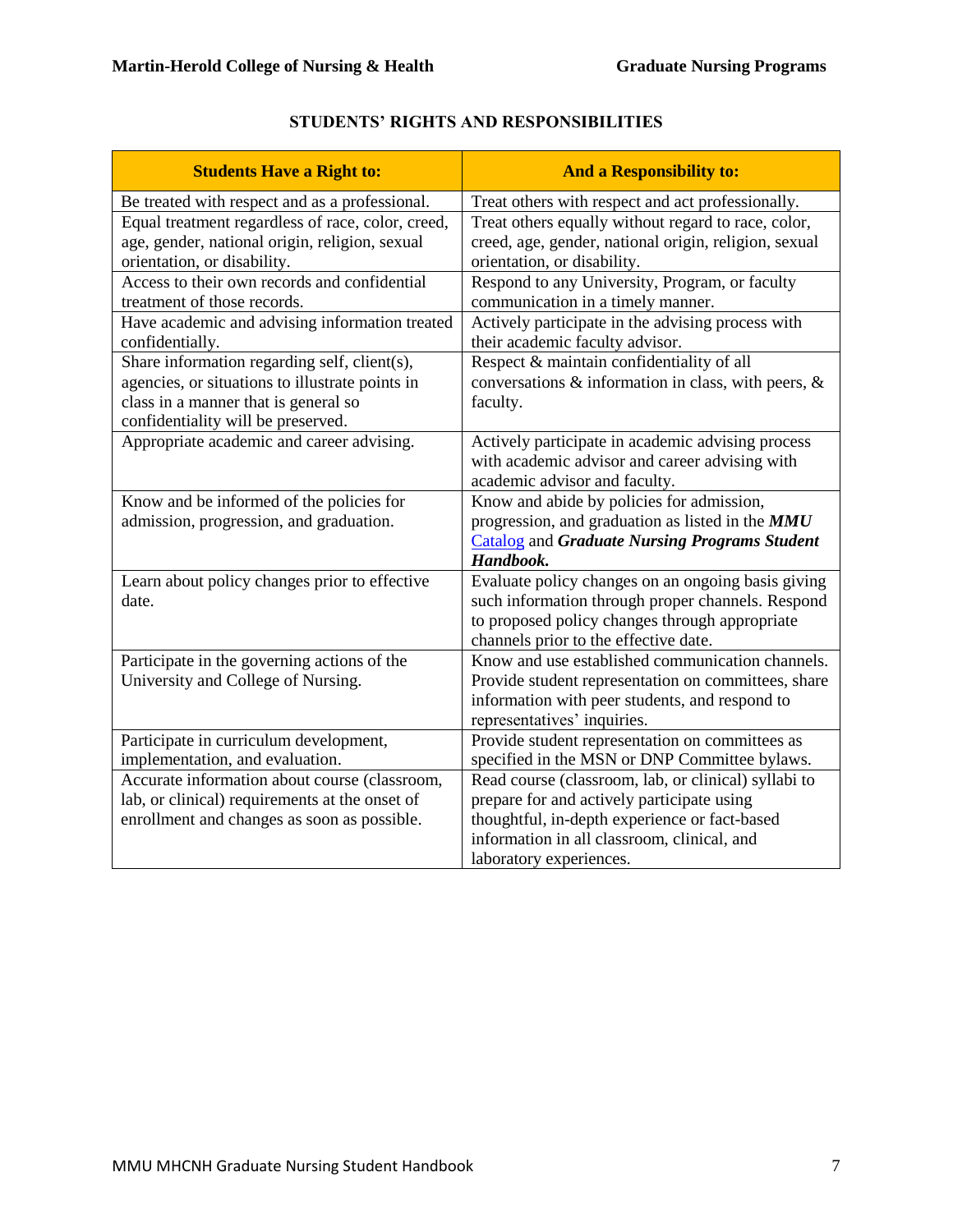#### **MSN & DNP Student Representation on MSN & DNP Committees**

The Student Representative is the liaison between student cohorts and their respective MSN or DNP Committees. A Student Representative will be identified (self-nomination or election by peers) in each cohort of students (MSN & DNP Programs) in the first course of the curricula. Student Representative contact information and meeting schedules are on Brightspace, Graduate Nursing Student Resources, Announcements. Student Representative contact information is removed from the Announcements once all students from the cohort have finished the program. Student Representatives seek feedback (positive and/or constructive critique) from peers and submit feedback to the Administrative Assistant of Graduate Nursing Programs prior to monthly MSN or DNP Committee meetings. Students can request their feedback be anonymous or identified by name of student. Student Representatives can attend monthly MSN or DNP Committee meetings (in person or via technology) or request a brief response from the Committee regarding the feedback the Student Representative submitted. If a Student Representative attends a MSN or DNP Committee meeting, any student sensitive information will be discussed after the Student Representative leaves the meeting. The Student Representative determines the method to share relevant MSN or DNP Committee information with their cohort. The MSN or DNP Committee bylaws will be shared with the Student Representative at the beginning of their service and if there are any changes to committee bylaws. A Student Representative can request to be removed from the role of Student Representative at any time by notifying the Director of the Graduate Nursing Program in writing. See Appendix D for MSN & DNP Student Representation on MSN & DNP Committees form.

#### **Recognition for Graduate Nursing Students**

#### **Sigma Theta Tau International - Kappa Xi Chapter**

Kappa Xi Chapter, Sigma Theta Tau International, is the honor society of nursing. It is the second largest nursing organization in the United States and among the largest and most prestigious in the world. The honor society was founded in 1922 by six nursing students at Indiana University. On April 30, 1988, the Kappa Xi Chapter was chartered at Mount Mercy University. Kappa Xi Chapter (Number 252) inducted 150 members from among outstanding alumni, students, and community nurse leaders. The chapter meets on a regular basis throughout the year, presenting programs focusing on scholarship and research in nursing.

Each fall, graduate students (master's and doctorate) that meet the following criteria are invited to accept induction:

- Have completed  $\frac{1}{2}$  of the nursing curriculum
- Cumulative grade point average of at least 3.5 (computed according to University policies)
- Meet expectation of academic integrity

The annual induction ceremony for graduate students is held each December at which time new members being inducted attend a formal induction ceremony. If a graduate student has been previously inducted into another Sigma Theta Tau Chapter, the student has the option to transfer Chapter membership to Kappa Xi or may opt to belong to more than one Chapter [\(https://www.sigmanursing.org/why](https://www.sigmanursing.org/why-sigma/sigma-membership/membership-faqs)[sigma/sigma-membership/membership-faqs\)](https://www.sigmanursing.org/why-sigma/sigma-membership/membership-faqs). For further information regarding Kappa Xi and Sigma Theta Tau, inquire at the Graduate Nursing office.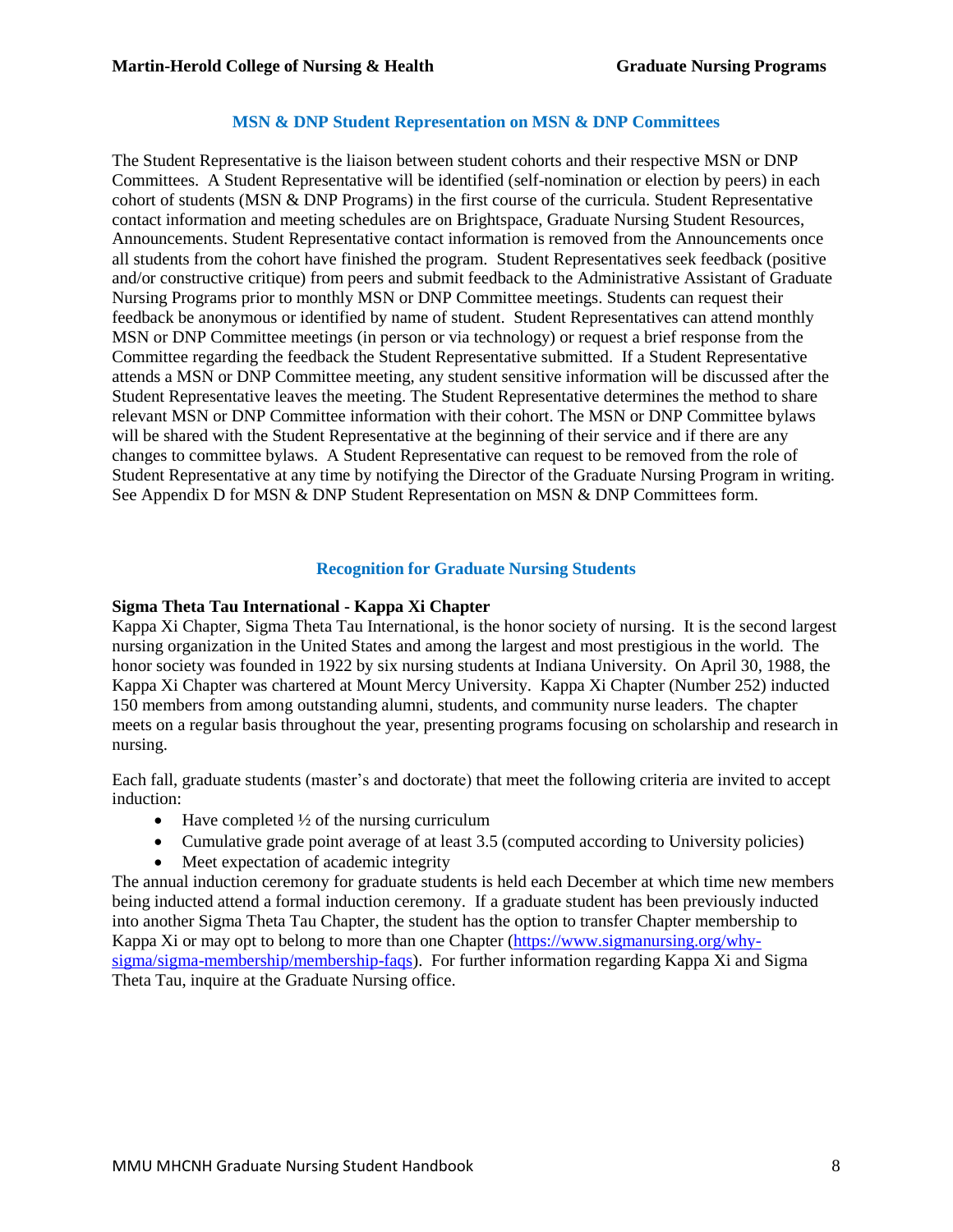#### **Mount Mercy University Policies Graduate Nursing Programs**

Graduate students should review and are responsible for following all Mount Mercy University Policies and information in the online College Catalog [\(http://catalog.mtmercy.edu/\)](http://catalog.mtmercy.edu/) This site also allows a student to access the Graduate College Catalog. NOTE: This Graduate Nursing Student Handbook includes only a selected number of policies.

#### **Mandatory Requirements Checklist**

All students are required to comply with submission of Mandatory Requirements documents as instructed in registration appointment and/or orientation. Students will submit their documents to Medatrax for Graduate Nursing Programs to review. Students will receive instructions via email from Medatrax approximately 2 weeks before the start of the course. Students must comply by deadline for submission (before or within first block of curriculum) or they may be delayed from beginning their clinical which may delay graduation.

#### **Exam Policy**

Exams are utilized to facilitate formative and summative evaluation of student learning and for DNP students to foster preparedness for certification examination following graduation. The following guidelines reflect how examinations are administered, results are disclosed, and students review their accomplishments.

Within the context of the classroom:

- 1. Faculty will remain in the classroom during examinations and will intervene if they suspect a violation of academic integrity.
- 2. The faculty can arrange seating for exams.
- 3. Students must clear away all books, notes, and bags.
- 4. No smart watches (or wrist electronics) or hats/caps may be worn during the exam.
- 5. Basic calculators will be provided by the university. Students should not use their personal calculators. Calculators may not be shared between students testing.
- 6. Students must turn off (not on vibrate) all electronic devices.
- 7. Students are not allowed to leave the room during the exam and then return to continue the exam.
- 8. Students may not ask questions of the faculty, except those related to typographical errors.
- 9. Students should put their name on paper copy of exam. The paper copy of the exam can be written on and/or highlighted but will not be utilized by faculty to verify responses.
- 10. Students should put their name and student ID number on the scantron form.
- 11. Students are responsible for checking their answer sheets for accuracy prior to submitting them to the proctor.
- 12. Upon completion of an exam, faculty will direct the students as to when they may leave the classroom. If students are instructed to exit the room, they should be respectful and remain quiet.
- 13. No discussion of test content should occur until all students have taken the test and scores are posted. Any sharing of information related to the exam with a student who has not yet tested is grounds for a zero grade for all students involved.
- 14. In addition to the nursing examination policy, the Mount Mercy University Academic Integrity Policy states:

Misrepresenting illness or personal crisis or otherwise intentionally misleading instructors as an excuse for missed or late academic work thus intentionally missing an exam is an example of academic misconduct. Testing at scheduled times is expected and can be adjusted only for clearly legitimate personal or family illness/emergency.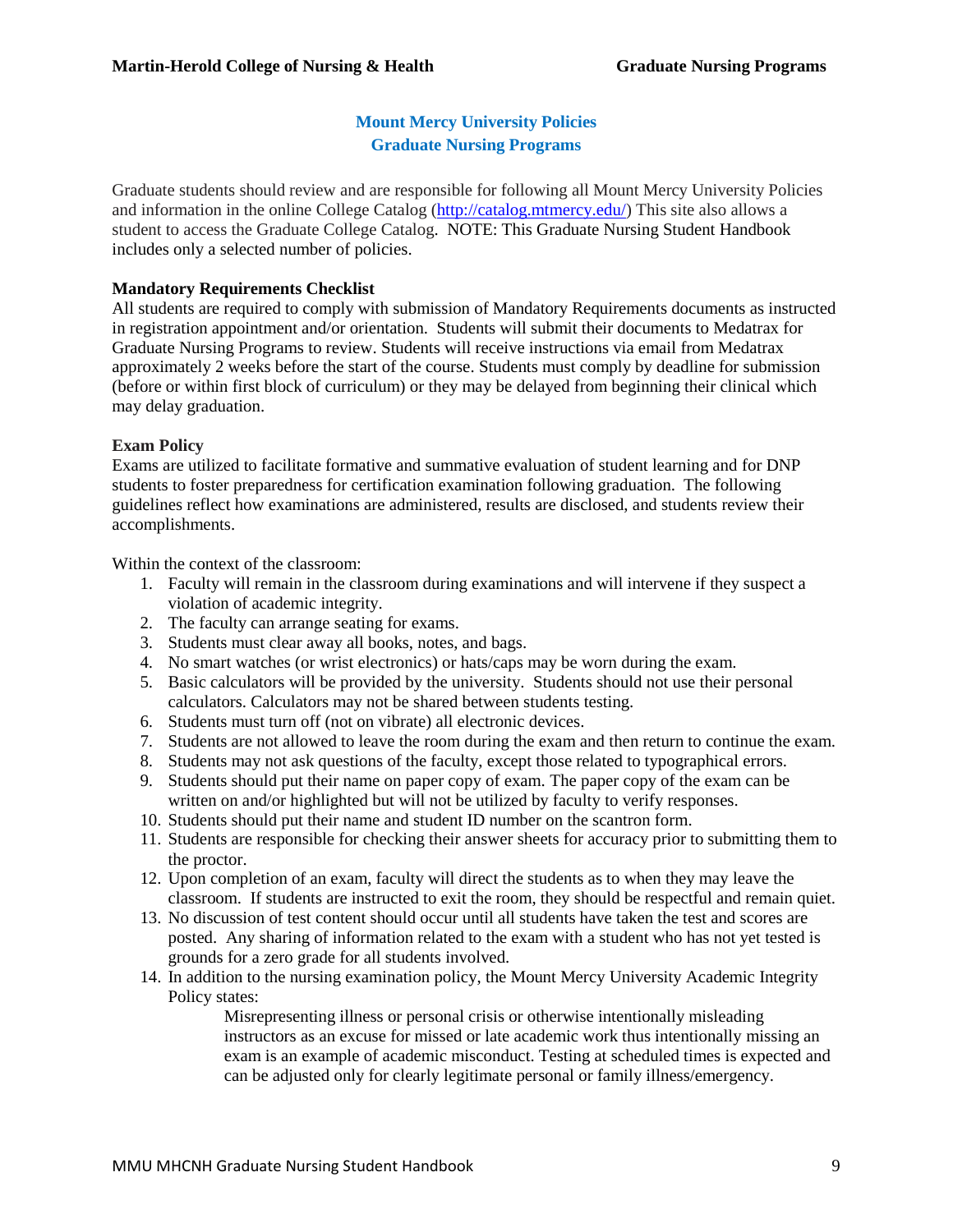- 15. Make-up exams will be given when the student notifies the faculty prior to the scheduled exam of his/her inability to take the exam due to personal or family illness/emergency. The exam must be taken as quickly as possible at faculty discretion for scheduling (preferably within 24 hours).
	- a. A student who misses an exam without notifying faculty prior to the scheduled exam period will receive a Document of Concern (DOC) with a "U" and be allowed to makeup the exam with a 50% deduction in the student's exam score. The exam must be taken as quickly as possible at the instructor's discretion for scheduling (preferably within 24 hours).
	- b. A student who arrives late for an exam without notifying faculty prior to the scheduled exam period will be allowed only the amount of time remaining in the scheduled exam period to finish the exam or the student may opt to take a make-up exam with a 50% deduction in the student's exam score.

#### **Rewriting Papers**

Papers should be written using the course assignment directions, rubric(s) and the latest edition of the *Publication Manual of the American Psychological Association* (APA). Use of these writing resources is expected. Consequences of failing to achieve a minimum of 80% on any paper:

- 1. Must be rewritten
- *2.* The paper must be rewritten to meet all the specifications of the course assignment. *If the rewritten work does not meet all the specifications of the course assignment, the student will earn the grade on the initial submission.*
- 3. No more than 80% can be earned on any paper requiring resubmission and only one submission will be accepted.
- 4. Papers achieving 80% or more may not be rewritten.
- 5. Papers must be submitted by due date. Extensions will be given only in extreme circumstances. 10% of the total points per day may be deducted for papers submitted late without a proper extension. These points cannot be earned if the paper is rewritten. If this deduction causes the overall score to fall below 80%, the paper may not be rewritten.
- 6. Mount Mercy students are responsible for authenticating any assignment submitted to faculty. Mount Mercy University faculty may employ various means of ascertaining authenticity – such as Internet searches, requiring students to explain their work and/or process orally, or using "Turnitin" feature in Brightspace. Faculty using Turnitin will expect a similarity report of 24% or less (when excluding bibliographies and short matches). Students are required to be familiar with Turnitin Similarity Report. If asked, you must be able to produce proof that the assignment you submit is actually your own work. Therefore, we recommend that you engage in a verifiable working process on assignments. Keep copies of all drafts of your work, make photocopies of research materials, write summaries of research materials, keep logs or journals of your work on assignments and papers, and learn to save drafts or versions of assignments under individual file names so you can demonstrate changes from one document to another. The inability to authenticate your work, should faculty request it, is sufficient grounds for failing the assignment.
- 7. Academic dishonesty, such as unauthorized collusion, plagiarism and cheating, will not be tolerated. Student papers will not be re-graded (be sure to clarify any questions before you hand in your papers).
- 8. It is highly recommended that students make a copy of all formal papers for their own files.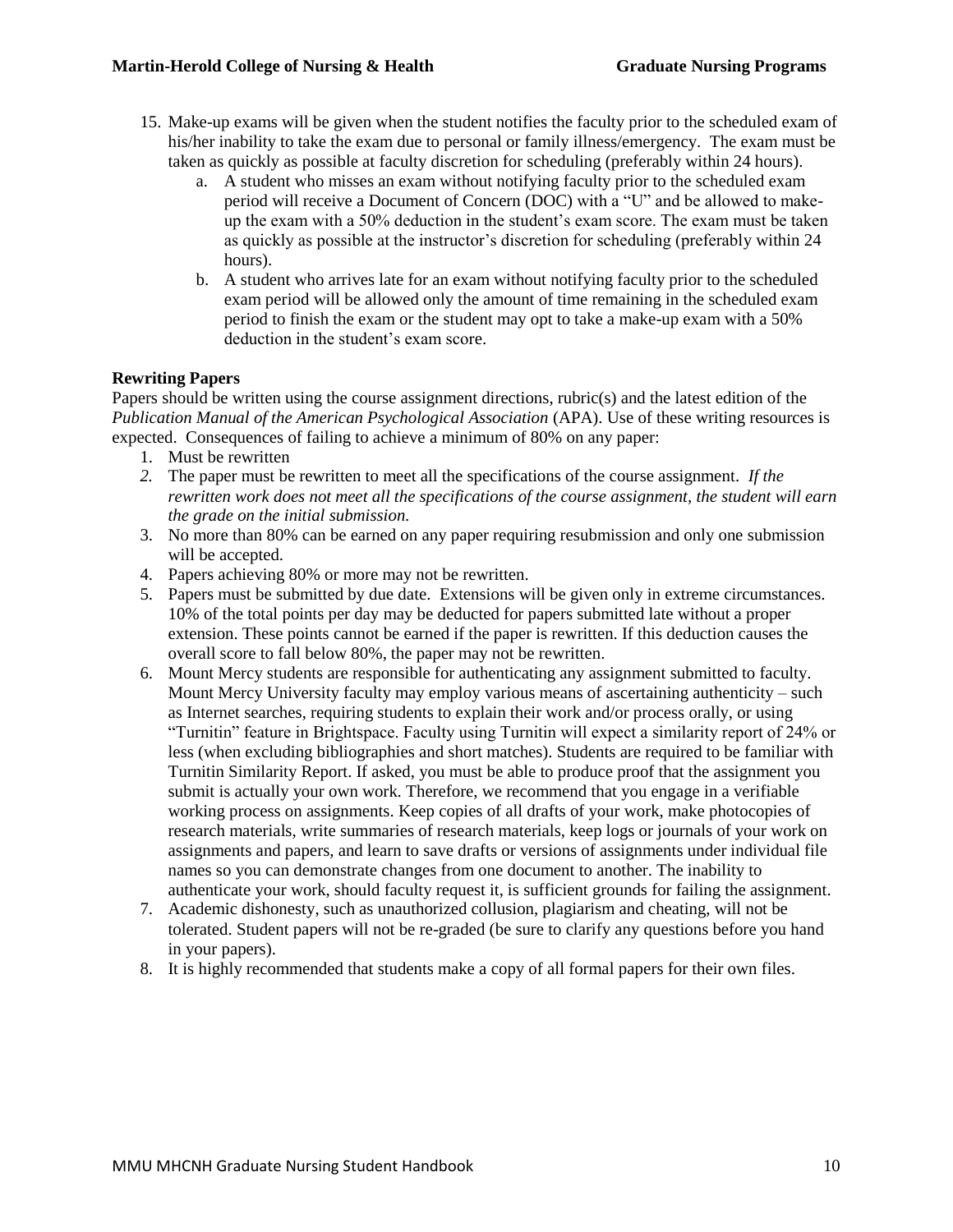#### **Attendance**

Attendance requirements in graduate courses are established by programs and individual instructors. Attendance policies are stated in each course syllabus. Official attendance will be taken on the first day of class for classes in the block schedule for purposes of validating class rosters and meeting Federal regulations. Students enrolled in MSN online courses will complete an APA Quiz in the course by the end of the first Tuesday (11:59pm CST) or earlier as designated by instructor, which will serve as attendance.

#### **Late Assignments**

If a student turns in an assignment late, there will be a 10% deduction for every day it is late.

#### **Extra Credit/Bonus Points**

Extra credit/bonus points can only raise a grade one level (e.g. B- to B). Extra credit/bonus points are added to the course grade after a student has achieved overall course grade of 80% or higher.

#### **Activities Outside of Classroom**

If students are expected to attend an off-campus activity/conference and elect not to attend they are required to complete the following alternative assignment:

- Write a 15-20-page paper topic determined by faculty
- Minimum of 10 scholarly articles
- Due day of activity or week of activity (as determined by faculty)
- If activity/conference is more than 2 days paper and presentation or additional supplemental work determined by faculty
- If the student does not attend the off-campus activity/conference and does not complete the alternative assignment they will receive a Document of Concern (DOC).

#### **Add/Drop Policy**

The block calendar add/drop dates are located in the [Block Academic Calendar.](http://catalog.mtmercy.edu/academiccalendar/#blocktext) Students enrolled in graduate programs must drop a course prior to class beginning in order to avoid being charged for the class. If the course is dropped on or after the start of the block, but prior to the second day of class, the student will receive a grade of "W" on the academic transcript reflecting the withdrawal but will not be charged. Students dropping the course during the second day of class or thereafter, will be charged 100% of the tuition. Students who never show up to a class but do not drop the course will receive a grade of "NA" and will be charged 100% of the tuition for the course. After conclusion of the add/drop or withdrawal period, all change requests must be approved by the Program Director. Late adds and drops are limited to unusual circumstances that must be documented in writing. If a student wishes to withdraw from a graduate course, they must do so by the fourth Sunday (11:59pm CST) of a five-week block, or the ninth Sunday (11:59pm CST) of a ten-week block to receive a "W". Students who do not withdraw from a course by these deadlines will receive a letter grade for the course.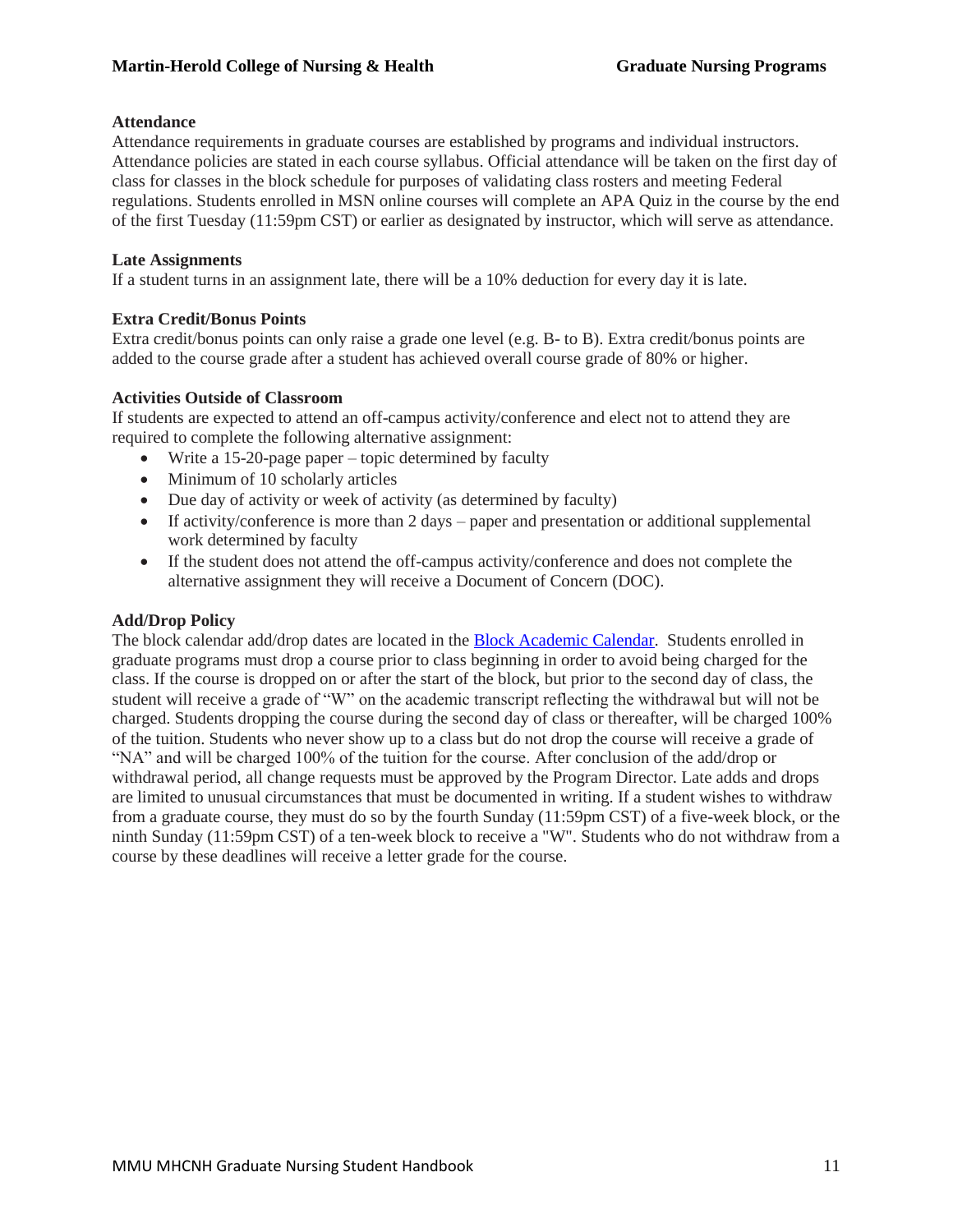#### **Policy on Undergraduate (BSN or RN-BSN) Students Taking MSN Courses**

- Undergraduate nursing (BSN and RN-BSN) students may take up to 13 credits of graduate study in the MSN Program as an undergraduate.
- Credits may be applied to the MSN degree at Mount Mercy so long as MSN program is started within five years of the last course completed.

BSN Students must be seniors who meet criteria determined by Director of Graduate Nursing Programs and undergraduate nursing faculty may take graduate courses for credit. Undergraduate students must follow BSN Nursing Student Handbook process and advisor guidance for approval to take MSN courses. BSN students will be held to the same standards and policies as MSN students.

RN-BSN Students must meet with the RN-BSN Program Director to determine if taking MSN courses is appropriate and feasible while completing their RN-BSN degree. RN-BSN students must follow BSN Nursing Student Handbook process and advisor guidance for approval to take MSN courses. RN-BSN students will be held to the same standards and policies as MSN students.

#### **Policy on Master Level Students Taking Doctoral Level Courses**

Mount Mercy graduate students enrolled in a Master's level program may earn a maximum of 10 credit hours of doctoral course work. Credits earned under this policy may be applied to a doctoral program only with the approval of the appropriate Program Director. Students are not permitted to pursue a master's and doctoral degree concurrently.

#### **Admission, Progression & Graduation Policies & Procedures Graduate Nursing Programs**

Mount Mercy University Martin-Herold College of Nursing & Health aims to develop highly qualified nursing professionals at the graduate level. The graduate nursing programs recognize the heritage of the Sisters of Mercy in meeting the needs of others and therefore are dedicated to preparing graduates to lead the nursing profession while meeting the challenges of an ever-changing, complex healthcare system. Students embrace the culture of the nursing profession while engaging in experiences that promote personal and professional development. Graduate students engage in analysis and synthesis of research, policy, systems and practice using critical inquiry allowing them to implement appropriate evidence based nursing interventions. Whether employed in the community or an acute care setting, nurses will acquire the knowledge and skills related to health promotion, disease prevention, population-based nursing practice, education, management and leadership to lead, teach, advocate and practice at an advanced level with individuals, families and communities.

#### **Admission**

Applicants desiring admission to the Graduate Nursing Programs must meet the graduate admissions criteria as well as Graduate Nursing Programs criteria as listed in the [College Catalog.](http://catalog.mtmercy.edu/) Applicants should apply through the Graduate Admissions Office [\(https://www.mtmercy.edu/graduate-admissions\)](https://www.mtmercy.edu/graduate-admissions). Final admission decisions rest with the Director of Graduate Nursing Programs and the MSN or DNP Committee members. In all cases, admission requirements can be waived at the discretion of the Program Director.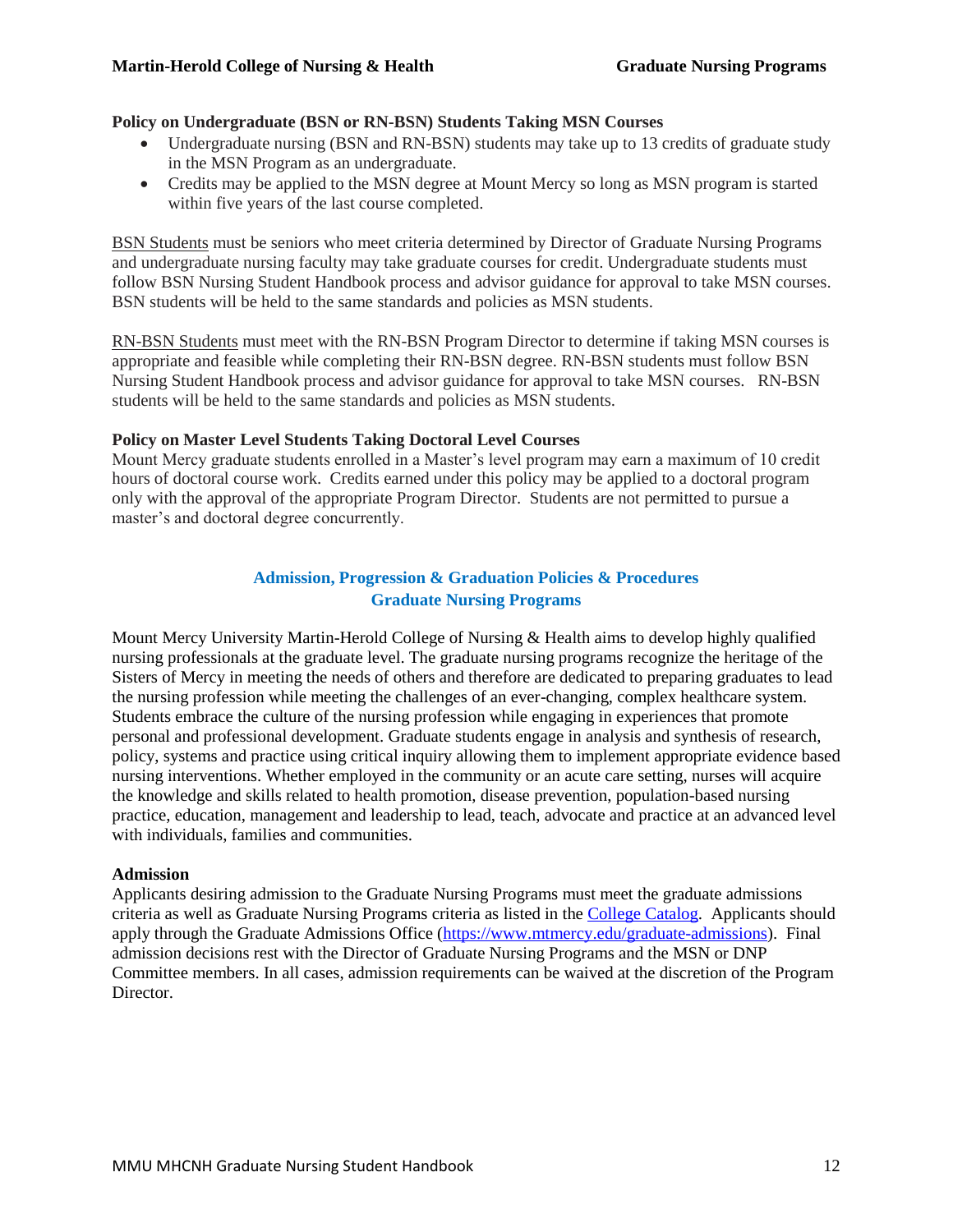#### **Admission - International Students**

Mount Mercy welcomes international students to its campus, recognizing that they enrich the educational experience for all students by contributing to the intellectual, social, and cultural diversity of the Mount Mercy community. Additional items are required for admission for international students can be found in the [College Catalog.](http://catalog.mtmercy.edu/)

#### **Admission - Post-Graduate Emphasis**

The Mount Mercy University post-master emphasis assists post-graduate nurses (MMU alumni or non-MMU alumni) seeking to enhance their expertise and gain competency in an area of nursing not previously studied. The post-master emphasis programs also strengthen the capability of master or doctoral prepared nurses who are planning on, or are already involved in, a role expansion or change.

#### **Progression**

Students are expected to progressively demonstrate improvement in their personal and professional development while enrolled in the Graduate Nursing Program. Students play a collaborative, active role in the progression through Graduate Nursing Programs.

#### **Employment**

Given the rigorous nature of graduate education, students may find it difficult to maintain full-time employment. If the students make the decision to maintain employment during graduate education, it is expected that employment will not interfere or impede any portion of the student's academic responsibilities. This includes, but is not limited to, attendance at mandatory meetings, classes, course examinations, clinical lab experiences, completion of assignments, and clinical experiences.

#### **Repeating Courses**

A student receiving a "C+", "C" or "C-" may repeat a graduate course once. For the MSN & DNP programs, a maximum of one course may be repeated. Both the original course and the repeated course remain on the transcript. The cumulative grade point average will include only the second grade.

#### **Continuous Enrollment**

NOTE: To complete the MSN and DNP program students must be enrolled in summer courses.

#### **Withdrawal Policy**

Students who choose to withdraw from a course are to follow the Mount Mercy University Withdrawal Policy as described at [http://catalog.mtmercy.edu/academicpolicyinformation/.](http://catalog.mtmercy.edu/academicpolicyinformation/)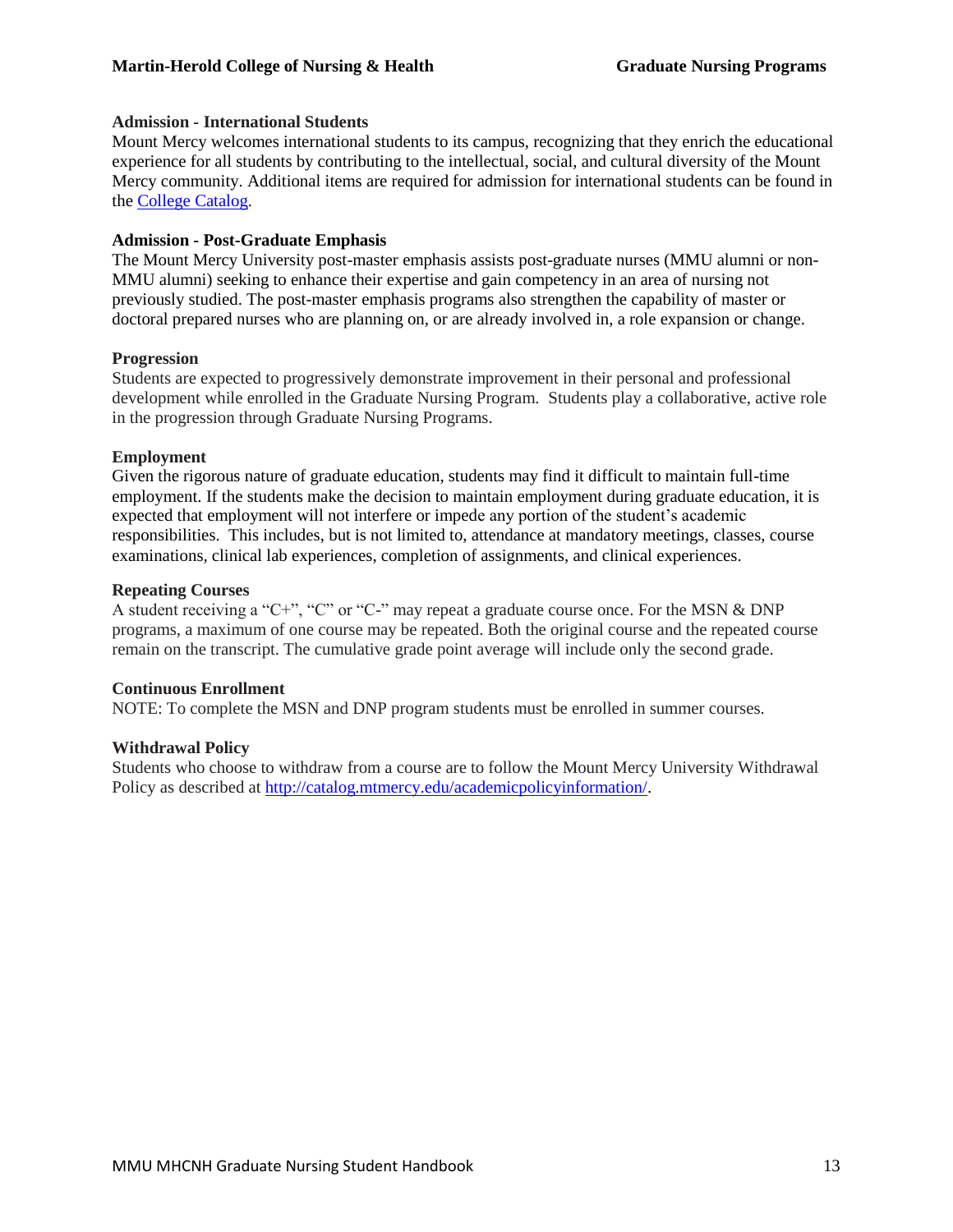#### **Statute of Limitations**

MSN students enrolled in a graduate program must complete all degree requirements no later than six years after the date of first enrollment in the program. A student may petition the Associate Provost for an extension for a limited period if such extension is sought before the six-year limit expires.

DNP students are required to complete a project in order to graduate. Students must continuously enroll in NU893 Innovation & Change for Future: DNP Clinical Practice Project Continuation until the project is complete and given final approval by the DNP project team.

Students must complete the following prior to graduation:

- NU890 *Innovation & Change for Future: DNP Clinical Practice Project I* (1 credit hour)
- NU891 *Innovation & Change for Future: DNP Clinical Practice Project II* (1 credit hour)
- NU892 *Innovation & Change for Future: DNP Clinical Practice Project III* (1 credit hour) if project hours are still needed.

Students are required to enroll in NU893 *Innovation & Change for Future: DNP Clinical Practice Project Continuation* each semester after that (Fall, Spring and Summer) until the student is finished. A continuation fee, equivalent to one credit hour, will be assessed for every semester the student is enrolled in NU893 after the 3-hour requirement has been met.

An incomplete will be given in NU892 until the final project is approved by the project team. Upon approval of the project, the grade will be changed to a Pass. If a student does not enroll in NU893, the incomplete grade will turn to a Fail (F)

After completing 3 credit hours of NU890, NU891, and NU892, a student has three years to complete the DNP project.

#### **Grading Policies**

Graduate courses are graded as follows:

| <b>Letter Grade</b> | <b>GPA Points</b> | Percent  |
|---------------------|-------------------|----------|
| А                   | 4.0               | 93-100   |
| А-                  | 3.67              | 90-92.99 |
| B+                  | 3.33              | 87-89.99 |
| B                   | 3.00              | 83-86.99 |
| $B-*$               | 2.67              | 80-82.99 |
| $C+$                | 2.33              | 78-79.99 |
|                     | 2.00              | 75-77.99 |
| ር-                  | 1.67              | 70-74.99 |

- F Failure: no credit earned. A student earning an "F" grade may not repeat the Course for which the "F" was received without the approval of the Program Director.
- I Incomplete: a temporary grade given only when extenuating circumstances prevent completion of all course work on time.
- IP Incomplete in Process: a temporary grade given when a practicum and/or thesis work has not been completed on time. NOTE: An IP grade must be complete within six months of the close of the term in which it was given."
- P Pass: a mark used to show satisfactory performance.
- W Withdraw: A non-punitive grade which will be entered on the permanent record if a student withdraws from a class within the published withdrawal period.
- NA Non-attendance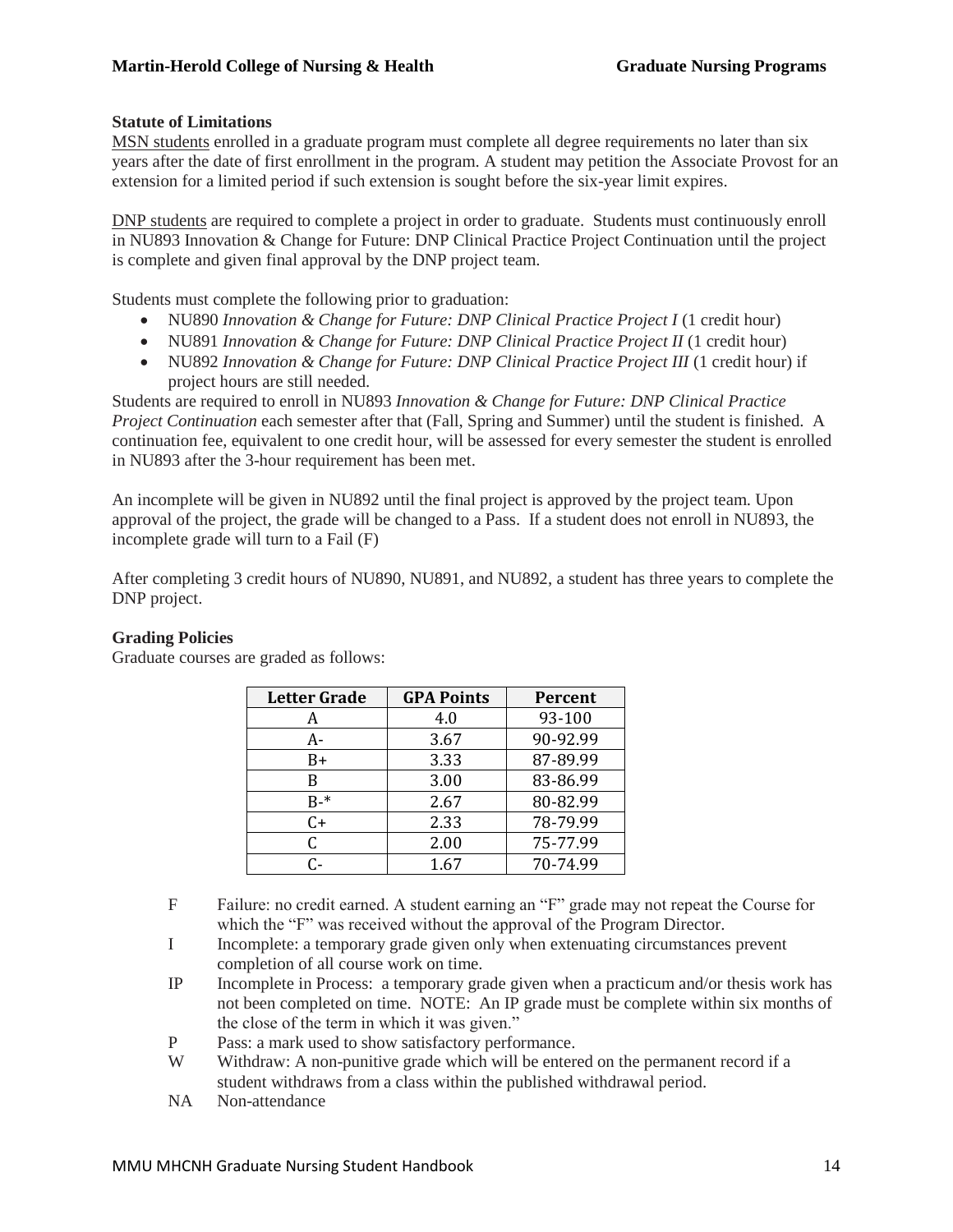The cumulative grade point average is calculated by dividing cumulative grade points by cumulative hours graded.

#### **NOTE:**

- All NU courses must be passed with a "B-" or higher to receive credit.
- Courses with a lower grade must be repeated.
- For the MSN & DNP programs a maximum of one course may be repeated.

#### **Graduation**

#### **Graduation Requirements**

In order to be eligible to graduate, a student must meet the following requirements:

- 1. Minimum GPA of 3.0
- 2. Complete all course work with no incompletes
- 3. Meet all program specific requirements
- 4. Apply for graduation

The student is, in every case, responsible to see that he or she properly applies for graduation and meets the graduation requirements.

#### **Awarding of Post-Master's Additional Emphasis**

Students must complete all courses required for the emphasis they are seeking with a B- or above. Postgraduate emphasis programs may be completed in less than 7 months, but must be completed within 6 years. Time to completion may vary by student, depending on individual progress and credits transferred.

#### **Tuition and Fees**

#### **Tuition**

See the [College Catalog](http://catalog.mtmercy.edu/) for current tuition rates and graduate student fees. Graduate students are allowed deferred billing which states tuition is due the day the class starts. If you are reimbursed by your employer, and you have a completed Deferred Payment Plan Enrollment Form on file in the Student Financial Services Office, tuition is due 45 days from the end of each block.

#### **Delinquent Accounts**

All students, except those on employer reimbursement, are required to have their entire account paid in full by the last day of class. Any balance remaining after this date will be considered delinquent. Students who are reimbursed by their employers are required to have their entire account paid in full within 45 days of receiving their grade report for each class or their account will be considered delinquent. It is the student's responsibility to notify the Student Financial Services Office that s/he is eligible for employer reimbursement as well as notify them of any changes in reimbursement status. Students with delinquent accounts may be subject to the following actions until the balance is paid in full:

- 1. All current and future registrations will be cancelled
- 2. All financial aid for future terms will be cancelled
- 3. Official transcripts will not be made available
- 4. Accounts will be turned over to a collection agency unless arrangements have been made for the timely payment of the delinquent amount due.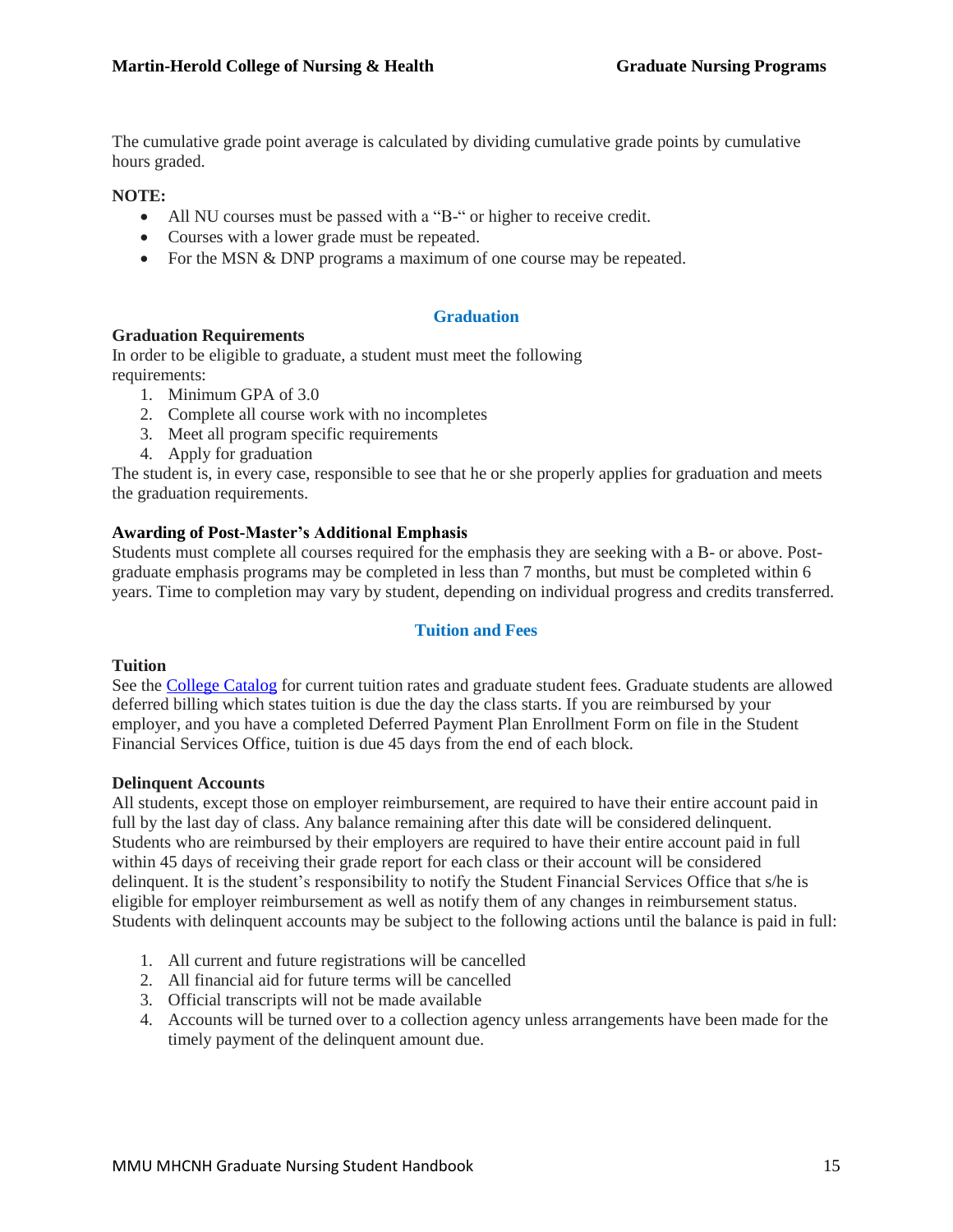#### **Additional Fees**

See the [College Catalog](http://catalog.mtmercy.edu/) for any additional fees charged by the University. Additional MSN and/or DNP program specific fees are listed in the respective sections of Handbook.

#### **Professionalism**

#### **Academic Integrity**

Mount Mercy values integrity and honesty in all aspects of academics and campus life. As part of the academic mission, the institution has Academic Integrity Definitions and Procedures (in [College Catalog\)](http://catalog.mtmercy.edu/) for which all students are responsible. The Mount Mercy community encourages all students to carefully consider these definitions, to adhere to these standards, and to ask for guidance if in doubt. This policy applies to all students enrolled in online or on campus courses. Disciplinary procedures will be modified as appropriate if a student is taking courses from a distance and unable to participate in person.

#### **Graduate Student Grievance Procedure**

The [College Catalog,](http://catalog.mtmercy.edu/) describes a specific procedure for graduate student grievances. These student grievance procedures apply to all graduate students enrolled in online or on campus courses. Disciplinary procedures will be modified as appropriate if a student is taking courses from a distance and unable to participate in person.

#### **Digital Etiquette**

Mobile Devices: Mobile devices connect individuals with family, friends, work settings, and the community. The classroom should be a place apart, however briefly, from the outside world. You will learn more if you can concentrate on the course while you are in class. Students should turn off cell phones and/or other mobile devices before entering the classroom. If your phone rings, please silent the call and turn phone to vibrate or silent. If you need to take a phone call, please leave the room before starting your phone conversation. If you have a personal situation that requires you to check or respond to messages on your cell phone, please inform faculty in advance.

Laptops: Laptops or mobile devices are not required for the Graduate Nursing Programs although you may want to bring a laptop or mobile device if faculty ask you to work collaboratively or use the internet for course activities. If a faculty member poses a question and does not have the answer or expect students to answer, that is not permission to look up the answer on your laptop or mobile device. You may use a laptop to take notes during class. However, laptops also present temptations in class that many students find irresistible. You should not use a laptop during class for any reason other than immediate class activities – for example do not check email and do not submit or complete assignments. Laptops being used for non-class activities not only distracts you (meaning you will be less able to meaningfully participate in the class), they also distract anyone around or behind you. If you often seem distracted by what's on your laptop screen, faculty will ask you to put your laptop away.

#### **Computer and Internet**

You are responsible for ensuring that you have a reliable up-to-date computer, updated virus protection, and Internet connection to access the course materials and complete course activities. You need to make alternate arrangements in case of unexpected computer and Internet problems. Students should take the initiative to learn and become progressively more proficient on computer software used for course assignments.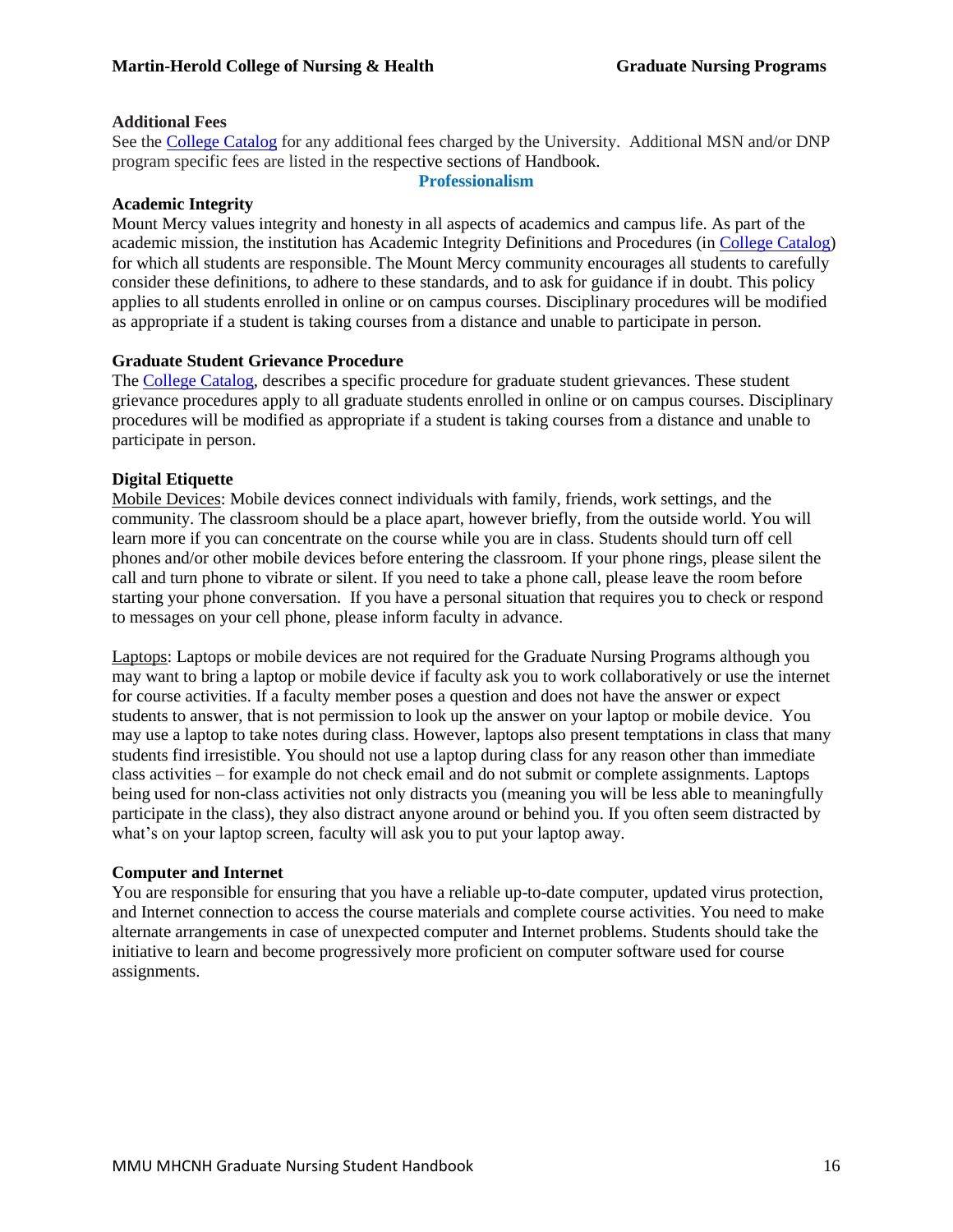#### **Communication and Netiquette**

Effective written communication is an important part of learning. In a face-to-face classroom, body language, verbal responses, and questions help the facilitator and participants communicate with each other. In an electronic environment misunderstanding can easily occur when participants do not follow basic rules of netiquette. Therefore, please use the following guidelines when communicating.

- Do not use all capital letters in online communication, as doing so indicates you are yelling. Limited use of capitalized words is acceptable when you need to emphasize a point.
- Use appropriate and descriptive subject line in discussion forum posts and email communication (change the subject line if needed before responding to an email).
- Think before you speak...or write! You can disagree with another person, but do so in a respectful manner and if applicable, backed with APA citation.
- Derogatory comments, ranting, and vulgar language are not acceptable in any form of communication.
- Please keep in mind that something considered offensive may be unintentional. If you are concerned about something that appears unacceptable, please inform faculty immediately.

#### **Document of Concern**

Academic integrity, professionalism, and academic progression issues will be documented using the Document of Concern (DOC) form (*Appendix C*). A DOC is a written notification of concern completed by faculty. Academic integrity issues will also be documented using the appropriate University form which will be attached to the DOC form. The faculty member will establish a meeting for within one week of the issue for the student, faculty member, and Director of Graduate Nursing Programs. In the event the Director of the Graduate Nursing Programs is not available; a second faculty member should be invited to the meetings. The meeting will allow faculty and students to share concerns that are supported by objective data. Consequences to the student will be dependent upon the seriousness of the issue and in accordance with all University and MHCNH policies. Actions taken by the faculty may include, but are not limited to, written warning, remediation, repetition of learning experiences, failure of clinical, failure of course, dismissal from the program, and/or dismissal from the university. The Director of Graduate Nursing Programs will monitor trends of individual student behavior for repeated concerns across courses and semesters. Students earning three "U"s in the MSN Program or two "U"s in the DNP Program will result in disciplinary action or dismissal from the program. The DOC will be filed in the student's advising file until the files are purged upon student graduation.

#### **Clinical Course Concerns**

If a student is deemed inappropriate, unprepared or unsafe they may be dismissed from the clinical site.

#### **Institutional Support & Student Resources**

#### **Academic Center for Excellence**

The Academic Center for Excellence (ACE) assists students with academic skills. ACE services are personalized and flexible. ACE provides walk-in assistance during office hours and also offers one-onone and small group guidance with regularly scheduled appointments. ACE is open to all students, free of charge. ACE is located on main campus. Phone (319) 363-1323 ext. 1204 or 1208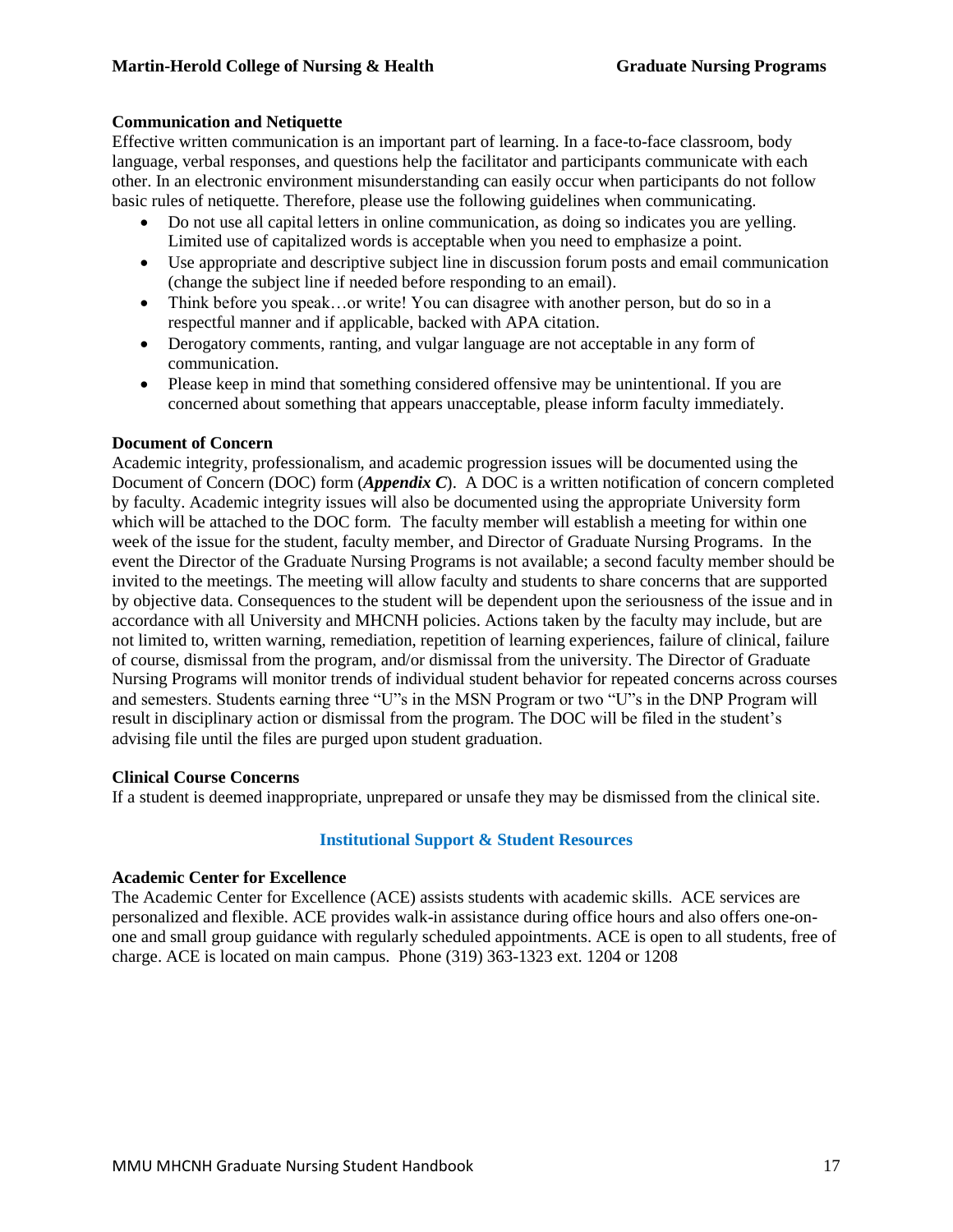#### **Busse Library**

Students have access to numerous books, hard-copy and on-line journal resources, and cataloged healthcare related resources including WorldCat, the library catalog, and Google Books. Once you find a book in WorldCat or Google Books, you can search for it in the Busse Library Catalog. If you don't find the title in the catalog at Mount Mercy, you can order it through Interlibrary Loan. DVD videos and video cameras are available for check out. Phone (319) 368-646[5 library@mtmercy.edu](mailto:library@mtmercy.edu)

#### **Campus Store**

The University Campus Store is located on main campus. Supplies, greeting cards, clothing and personal items are available. Course books are identified by course number in the Campus Store. Students can opt in or opt out of textbooks from Tree of Life. Phone (319) 368-6461

#### **Computer Labs**

There is a computer lab at the Graduate Center and other computer labs on main campus. Assistance is available at the Help Desk Phone (319) 363-1323 ext. 4357

#### **Copy Center**

Multiple copy printing is available in the Copy Center. Color copying, 3-hole punching, binding, and large poster production services are available. Phone (319) 363-1323 ext. 1883 [copyshop@mtmercy.edu](mailto:copyshop@mtmercy.edu)

#### **Counseling Services**

Confidential counseling services are also available at the Olson Marriage & Family Therapy Clinic located in the CRST Graduate Center. Phone (319) 368-6493. Students can also use the Counseling Center, located in the University Center, Student Life suite, 2<sup>nd</sup> floor. (319) 363-1323 ext. 1257.

#### **Student Health Services**

Health Services at Mount Mercy supports the physical and psychological needs of students on campus. A registered nurse is available to students to help with specific health needs and to assist in maintaining and improving your overall well-being. Phone (319) 363-1323 ext. 1283

#### **Email**

Mount Mercy email (xsmith####@mtmercy.edu) is the required form of electronic communication, rather than personal email accounts. Students receive their e-mail address and instructions related to email account at registration. Assistance is available at the Help Desk Phone (319) 363-1323 ext. 4357

#### **Emergencies**

Fire alarms, extinguishers and fire escape route maps are in each building. Blue security phones are available in several campus locations. All hazardous conditions should be reported to Safety and Security Office. Escorts after regular hours are available upon request. Phone (319) 363-1323 ext. 1234

#### **Good Book**

The Good Book contains many policies and procedures concerning the Mount Mercy University community. Parking, academic integrity, substance abuse, harassment, and others in the Good Book can be found [http://catalog.mtmercy.edu/thegoodbook/.](http://catalog.mtmercy.edu/thegoodbook/)

#### **Brightspace**

Brightspace is the MMU learning management system for courses and where you can download each course syllabus and communicate with faculty and other students. Phone (319) 363-1323 ext. 1246 [brightspace@mtmercy.edu](mailto:brightspace@mtmercy.edu)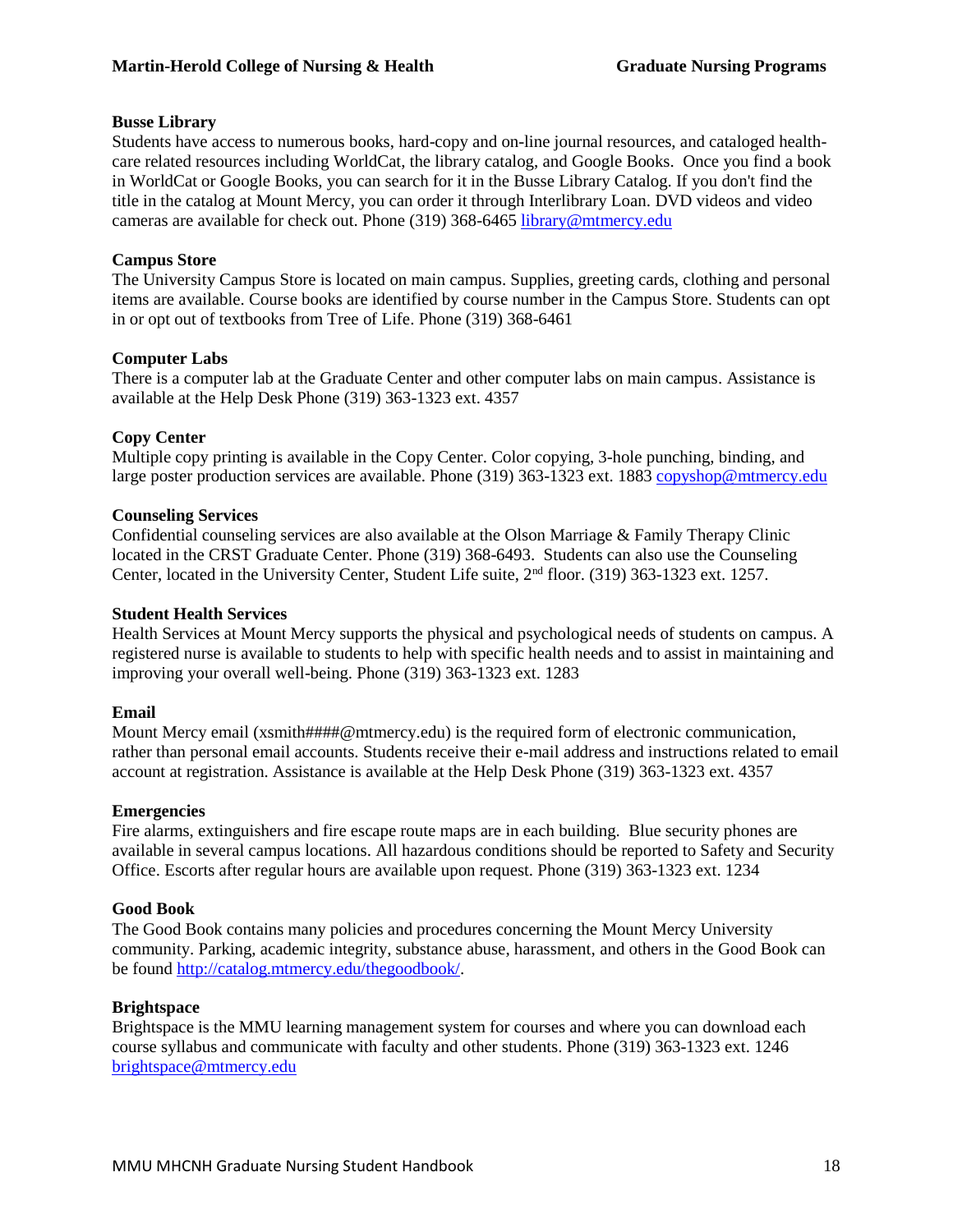#### **MyMountMercy**

MyMountMercy is the online connection to administrative processes such as registration, change of address, information regarding course grades, billing, and financial aid.

#### **Parking**

All students are required to display a parking permit. After the first full week of each semester students will be subject to parking tickets with varying fines for parking without the proper permit or for improper use of marked areas (such as handicapped, 30-minute limit etc.). Parking permits may be obtained from the University Center Desk. If you use an alternate vehicle you may obtain an additional parking sticker for a \$2.00 fee or complete a temporary permit application available from the University Center information desk. See the Good Book for parking specifics.

#### **Weather and Closure Policies**

The University does not expect students or personnel to put themselves at undue risk. Please travel with caution on roadways. The determination to close the University will be made based on the severity of the weather, area road conditions, and campus conditions. Mount Mercy provides cancellation alerts as soon as possible to students. Be sure that your correct contact information is in MyMountMercy profile to receive these automatic alerts.

Other methods of determining if classes at MMU have been cancelled include:

- The Mount Mercy weather hotline: 319-363-1323, ext. 1532
- The Mount Mercy homepage, which will contain weather updates
- Mount Mercy student, faculty and staff e-mail accounts
- Other resources that will be notified of a closing include:
	- o Television: KCRG TV9, KGAN NEWS2 and KWWL 7
		- o Radio: KZIA 102.9, KHAK 98.1, KDAT 104.5, KRNA 94.1, KCCK 88.3, WMT 96.5, WMT AM 600, KMRY 1450, KNWS 101.9, and KWOF 89.1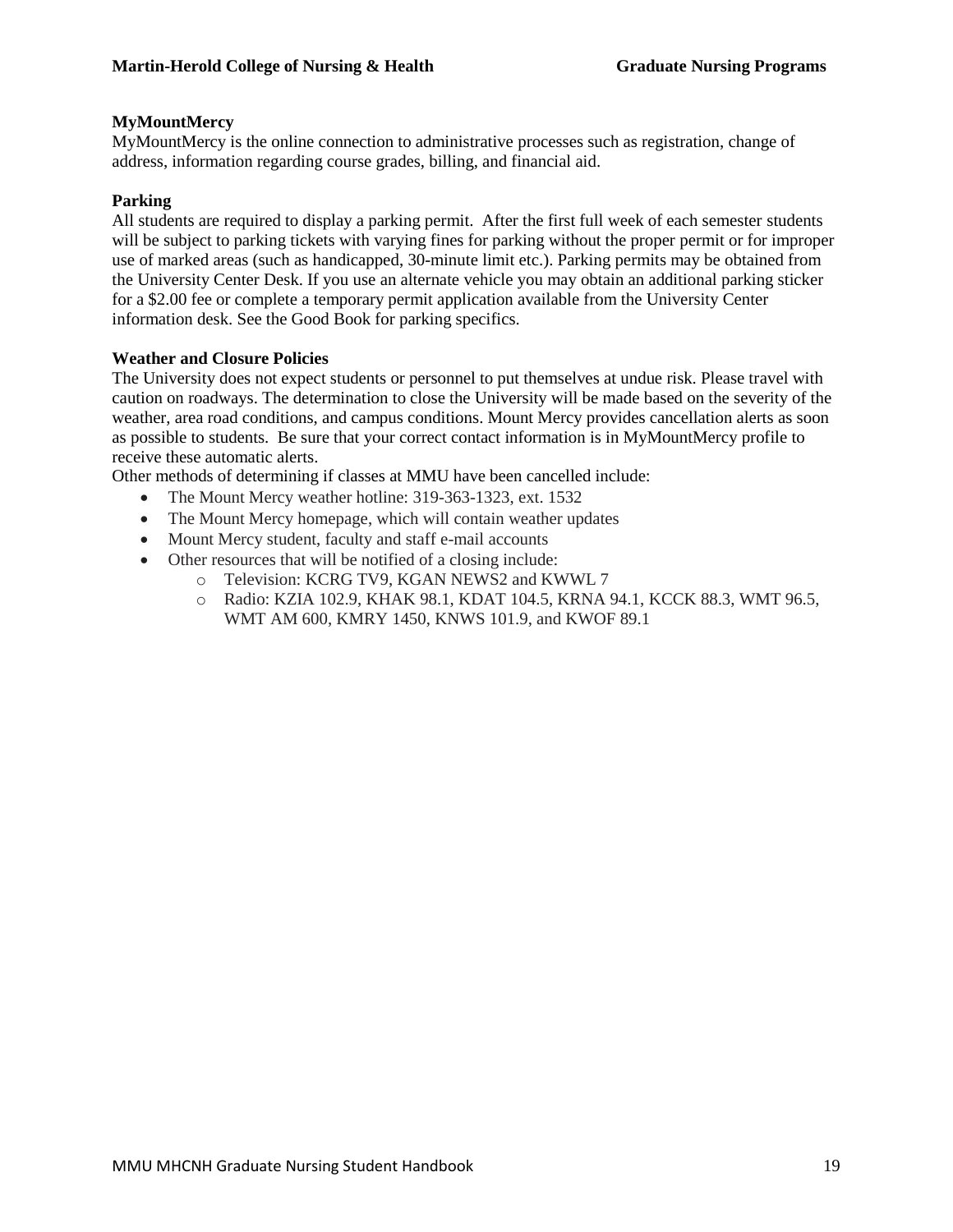# **MASTER OF SCIENCE IN NURSING (MSN) PROGRAM**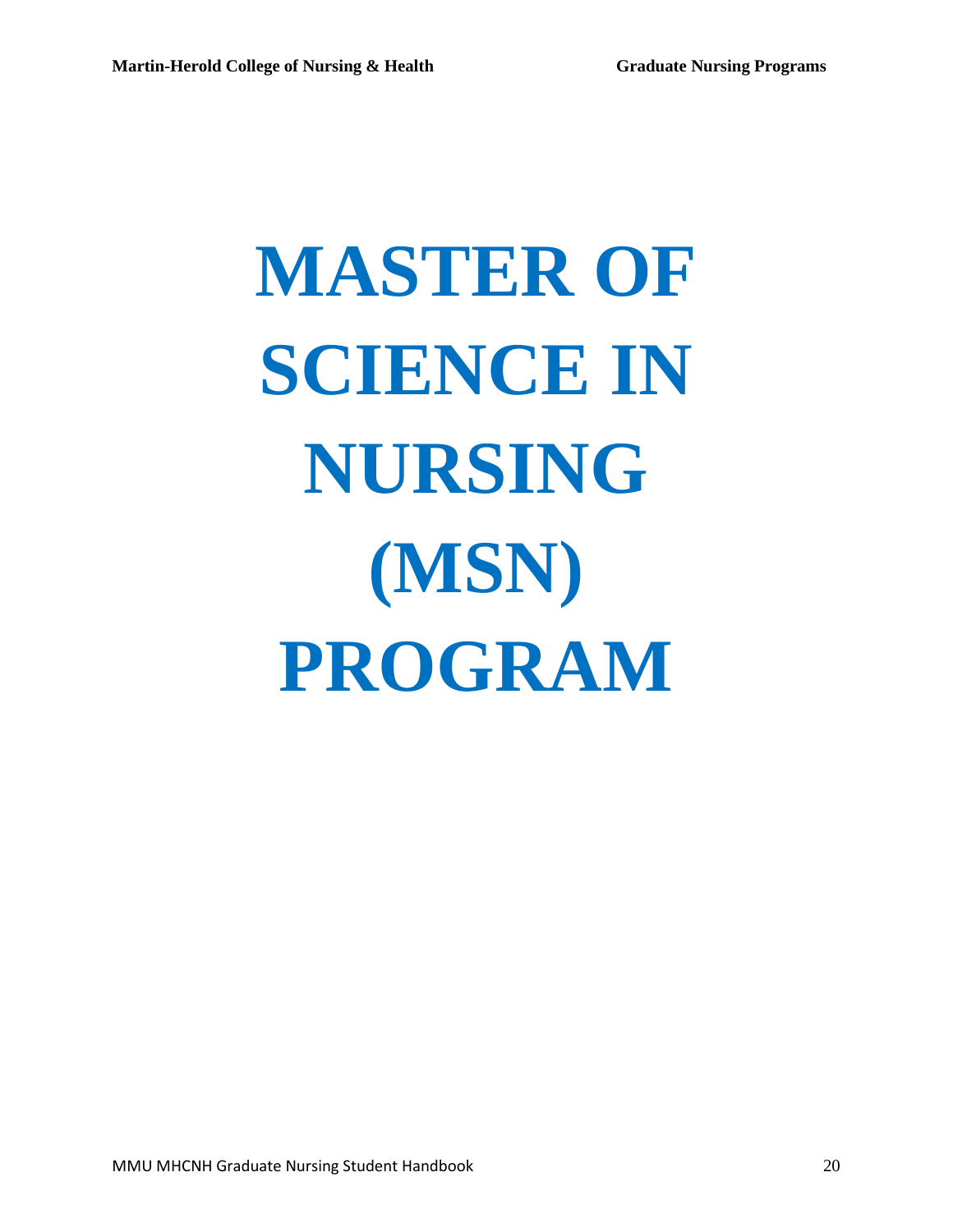The MSN Program builds upon baccalaureate nursing education to develop nurse leaders and change agents. Students engage in vibrant, dynamic classroom presentations, discussions, and activities. In addition, students are challenged to think and demonstrate beyond the nursing generalist level. The MSN curriculum is based on [The Essentials of Master's Education in Nursing](https://www.aacnnursing.org/Portals/42/Publications/MastersEssentials11.pdf) (AACN, 2011) and national competencies that align with each area of emphasis.

MSN applications are accepted throughout the year and reviewed by MSN Committee members at monthly meetings. Applications are valid for one year from the date of application submission. Students who are admitted can begin in January or August each year. Students select an area of emphasis on the MSN application and can opt to change areas of emphasis if needed by meeting with their advisor. All students take MSN core courses and then proceed

| <b>MSN Program Objectives</b>                                                                                                                                                                                            | <b>MSN Student Outcomes</b>                                                                                                                                       |
|--------------------------------------------------------------------------------------------------------------------------------------------------------------------------------------------------------------------------|-------------------------------------------------------------------------------------------------------------------------------------------------------------------|
| 1. Integrates knowledge derived from a foundation in<br>baccalaureate nursing education with that of the<br>advanced knowledge of health promotion, disease<br>prevention, nursing practice, education and<br>leadership | Use scientific evidence and theories to<br>innovate, initiate change, and manage<br>practices to lead health promotion and<br>disease prevention for populations. |
| 2. Respects the value and dignity of human life while<br>incorporating knowledge of cultural, ethical,<br>economic, social and spiritual components in the care<br>of clients.                                           | Demonstrate cultural awareness and<br>sensitivity with populations.                                                                                               |
| 3. Implements appropriate nursing interventions as an<br>expect practitioner and educator.                                                                                                                               | Utilize evidence-based research to<br>support roles areas of emphasis.                                                                                            |
| 4. Embraces the culture of the profession of nursing<br>through the analysis and synthesis of nursing theory,<br>system, policy, research, and practice.                                                                 | Analyze current policy, research, and<br>evidence-based practices to improve<br>quality, safety, and delivery of health<br>care.                                  |
| 5. Engages in experiences that promote personal and<br>professional growth as a supporter of professional<br>development and quality of nursing services.                                                                | Incorporate professional organizational<br>experiences and opportunities in<br>teaching/learning.                                                                 |
| 6. Engages in critical inquiry and use an evidence-based<br>approach to inform advanced nursing practice.                                                                                                                | Create health care practices and<br>education that incorporate health care<br>core competencies.                                                                  |
| 7. Provides improvement-focused, collaborative, data-<br>informed, evidence-based, patient-centered, safe,<br>highest quality nursing care in area of emphasis                                                           | Collaborate with stakeholders to<br>integrate area of emphasis<br>competencies.                                                                                   |

#### **MSN Program Objectives and Student Outcomes**

#### **MSN Areas of Emphasis & Associated Competencies**

- 1. Forensic Nursing [International Association of Forensic Nurses](https://cdn.ymaws.com/www.forensicnurses.org/resource/resmgr/Education/APN_Core_Curriculum_Document.pdf) (2004)
- 2. Health Advocacy [Council on Linkages Between Academia and Public Health Practice](http://www.phf.org/resourcestools/Documents/Core_Competencies_for_Public_Health_Professionals_2014June.pdf) (2014)
- 3. Nurse Administration [American Organization](https://www.aonl.org/resources/nurse-leader-competencies) of Nurse Executives (2015)
- 4. Nurse Education [National League for Nursing](http://www.nln.org/professional-development-programs/competencies-for-nursing-education/nurse-educator-core-competency) (2012)
- 5. Nursing Informatics [American Medical Informatics Association](https://www.amia.org/sites/default/files/AMIA-Health-Informatics-Core-Competencies-for-CAHIIM.PDF) (2017)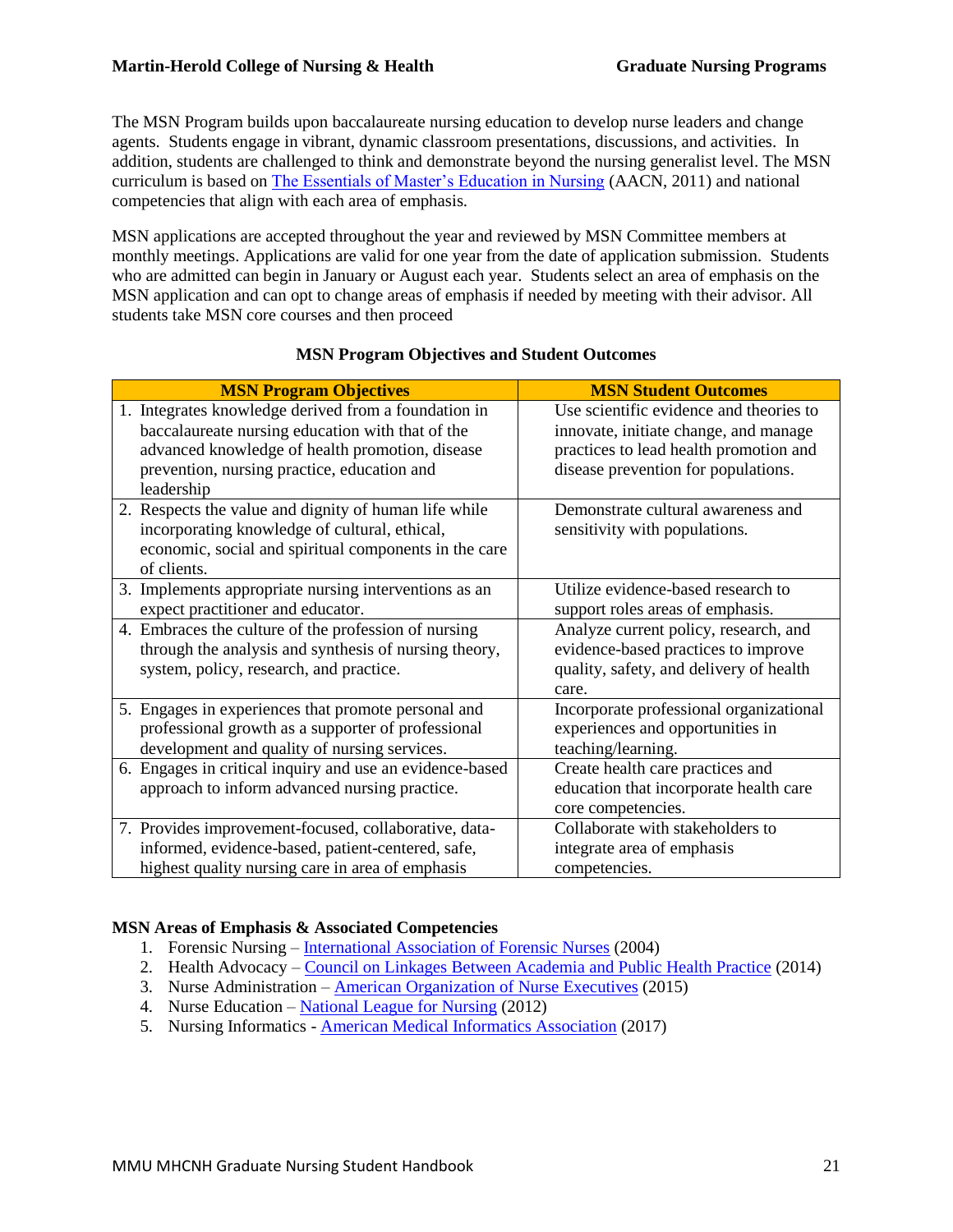#### **MSN Plans of Study**

Students can begin in January or August each year. Students can enroll in any plan of study by emphasis area [\(http://catalog.mtmercy.edu/graduateprograms/curriculum/msn/#degreerequirementstext\)](http://catalog.mtmercy.edu/graduateprograms/curriculum/msn/#degreerequirementstext) as a fulltime graduate student or part-time graduate student. The part-time plan of study is individualized by Director of Graduate Nursing Programs to meet the needs of the student. All courses, except NU660 Professional Practicum, are taken over a 5-week block. NU660 Professional Practicum is completed over three blocks (equal to 15 weeks). Block start and end dates and course offerings can be accessed at: [http://www.mtmercy.edu/schedules-and-catalog.](http://www.mtmercy.edu/schedules-and-catalog)

#### **MSN Courses**

MSN course descriptions (core, emphasis, and electives) can be accessed at: <http://catalog.mtmercy.edu/graduateprograms/curriculum/msn/#courseinventory>

#### **Post-Master Emphasis**

A post-master emphasis assists post-graduate nurses seeking to enhance their expertise and gain competency in an area of nursing not previously studied. The post-master emphasis programs also strengthen the capability of master or doctoral prepared nurses who are planning on, or are already involved in, a role expansion or change. Graduate students currently enrolled in the MMU MSN program who seek to expand their areas of expertise beyond their first emphasis may also obtain an additional emphasis.

#### **Nursing Informatics Tuition**

Nursing Informatics students are responsible for paying applicable University of Minnesota tuition and fees for courses taken through the University of Minnesota and are subject to their enrollment policies and deadlines.

#### **Additional MSN Student Expenses**

| Criminal Background Check        | Approximately \$37                                                 |
|----------------------------------|--------------------------------------------------------------------|
| Medatrax                         | Approximately \$10 per month (when logging clinical $\&$ practicum |
|                                  | hours)                                                             |
| <b>ANA/INA Membership</b>        | Approximately \$15 per month                                       |
| Professional Liability Insurance | Cost per student based on provider student selects                 |
| Health Insurance                 | Cost per student based on provider student selects                 |

*Other costs may be incurred based on course activities and/or student and/or faculty determination.* 

#### **MSN Graduation Profile**

All MSN students will have final MSN evaluation using the summative "MSN Graduation Profile" form in *Appendix A.* The student and Director of Graduate Nursing Programs will sign the "MSN Graduation Profile" form prior to graduation.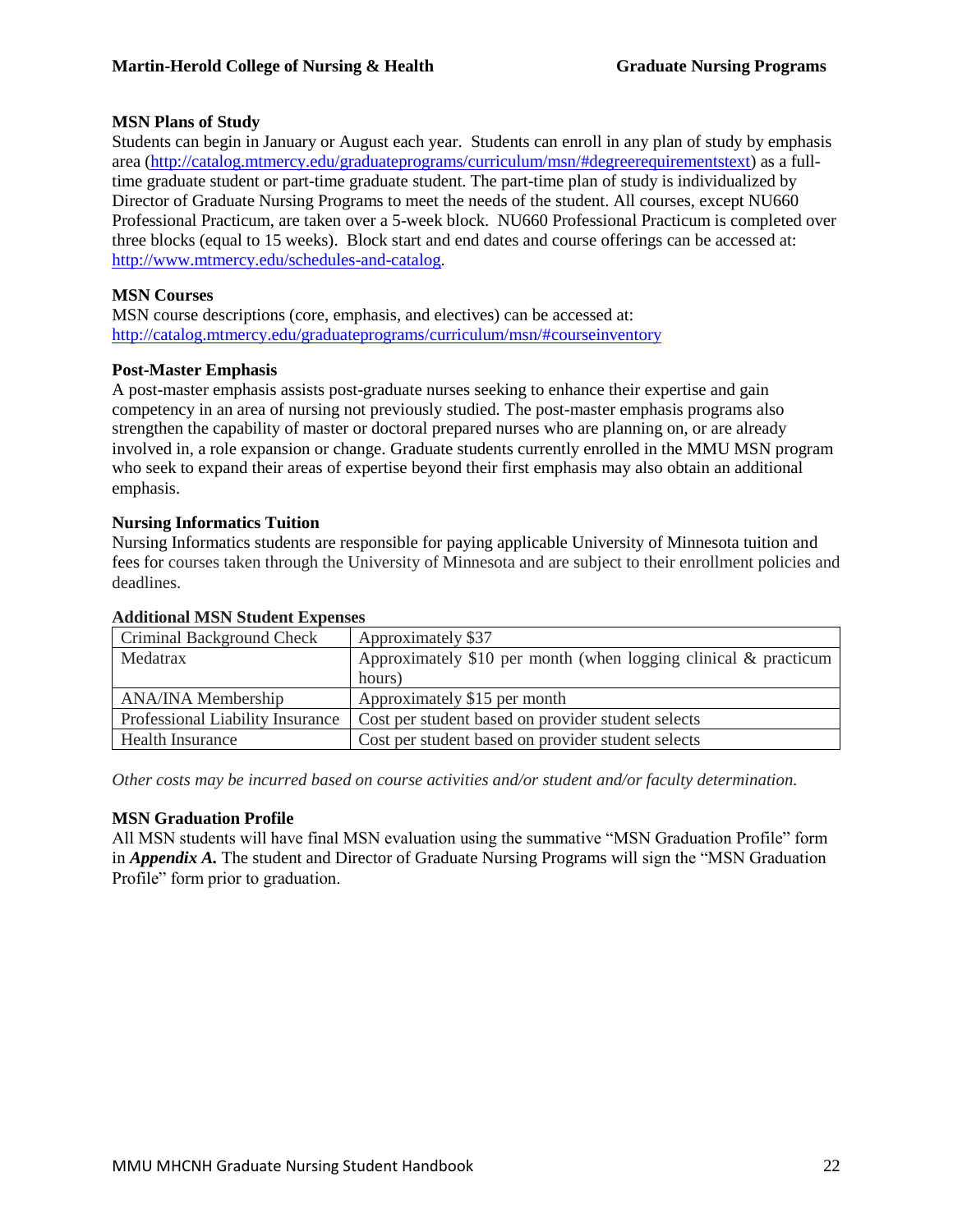# **DOCTOR OF NURSING PRACTICE (DNP) PROGRAM**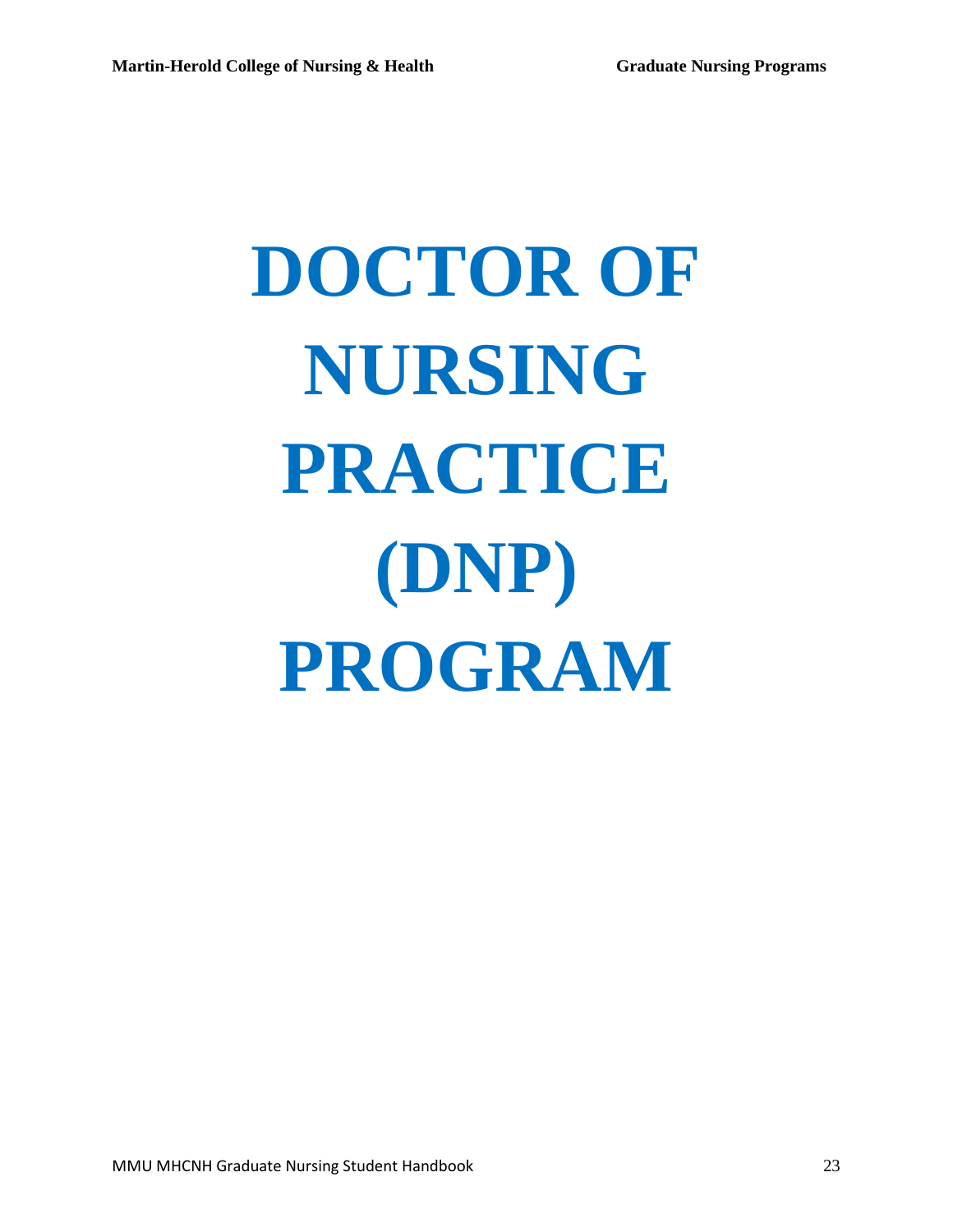The DNP Program builds upon master's nursing education to develop advanced practice nurses that function as nurse practitioners, leaders, and change agents. Students engage in vibrant, dynamic classroom presentations, discussions, and activities. In addition, students are challenged to think and demonstrate beyond the graduate nursing level. The DNP curriculum is based on [The Essentials of](https://www.aacnnursing.org/Portals/42/Publications/DNPEssentials.pdf)  [Doctoral Education for Advanced](https://www.aacnnursing.org/Portals/42/Publications/DNPEssentials.pdf) Nursing Practice (AACN, 2006) and [Nurse Practitioner Core](https://cdn.ymaws.com/www.nonpf.org/resource/resmgr/competencies/2017_NPCoreComps_with_Curric.pdf)  [Competencies Content](https://cdn.ymaws.com/www.nonpf.org/resource/resmgr/competencies/2017_NPCoreComps_with_Curric.pdf) (NONPF, 2017) and [Population Focus Nurse Practitioner Competencies](https://cdn.ymaws.com/www.nonpf.org/resource/resmgr/competencies/populationfocusnpcomps2013.pdf) (NONPF, 2013).

DNP applications are accepted throughout the year and reviewed by DNP Committee members as received. DNP applications are valid for one year from the date of application submission. All DNP applicants are interviewed by DNP Committee members.

| <b>DNP Program Objectives</b>                                                                                                                                                                                       |                                                                                                                                                                              |  |
|---------------------------------------------------------------------------------------------------------------------------------------------------------------------------------------------------------------------|------------------------------------------------------------------------------------------------------------------------------------------------------------------------------|--|
| 1. Integrate knowledge derived from a foundation<br>in baccalaureate and master's nursing education<br>with advanced practice of health promotion,<br>disease prevention and management, and nursing<br>leadership. | 4. Incorporate the culture of advanced practice<br>nursing through the analysis and synthesis of<br>nursing theory, systems, policy, informatics,<br>research, and practice. |  |
| 2. Respect the value and dignity of human life and<br>incorporate knowledge of cultural, ethical,<br>economic, social and spiritual components while<br>providing advanced nursing care.                            | 5. Commit to personal and professional growth as<br>an advanced practitioner and leader in nursing and<br>healthcare.                                                        |  |
| 3. Practice advanced nursing skills in healthcare<br>systems.                                                                                                                                                       | 6. Design and implementation of evidence-based<br>practice within interdisciplinary teams and<br>healthcare systems.                                                         |  |

|                                                                                                                                                                                                      | <b>DNP Student Outcomes</b>                                                                                                                                                                                                                                                                   |
|------------------------------------------------------------------------------------------------------------------------------------------------------------------------------------------------------|-----------------------------------------------------------------------------------------------------------------------------------------------------------------------------------------------------------------------------------------------------------------------------------------------|
| 1. Innovate approaches in advanced nursing<br>practice and leadership using scientific evidence<br>and theoretical concepts from nursing and other<br>scientific disciplines.                        | 5. Influence the development and implementation<br>of equitable and ethical health care policy that<br>improves health outcomes and advocates for the<br>nursing profession within health care policy<br>communities                                                                          |
| 2. Lead culturally-proficient, population-focused,<br>continuous quality improvement initiatives in<br>health care services influenced by systems<br>thinking.                                       | 6. Employ consultative and leadership skills with<br>intraprofessional and interprofessional teams to<br>create change needed to improve the quality and<br>delivery of health care for individuals and<br>populations.                                                                       |
| 3. Critically translate best evidence from nursing<br>and across scientific disciplines to inform quality<br>improvement strategies aimed at safe, effective,<br>and reliable patient-centered care. | 7. Propose and evaluate interventions and care<br>delivery models to influence improvement of<br>individual and population health with health<br>promotion/disease prevention based on<br>epidemiology, ethical, cultural and environmental<br>considerations.                                |
| 4. Evaluate and communicate health care system<br>performance outcomes resulting from the<br>adoption of information systems and patient care<br>technology.                                         | 8. Role model an independent advanced nursing<br>practice using refined clinical judgment, systems<br>thinking, and accountability in delivering and<br>evaluating evidence based, health<br>promotion/disease prevention health care to<br>individuals, aggregates, and diverse populations. |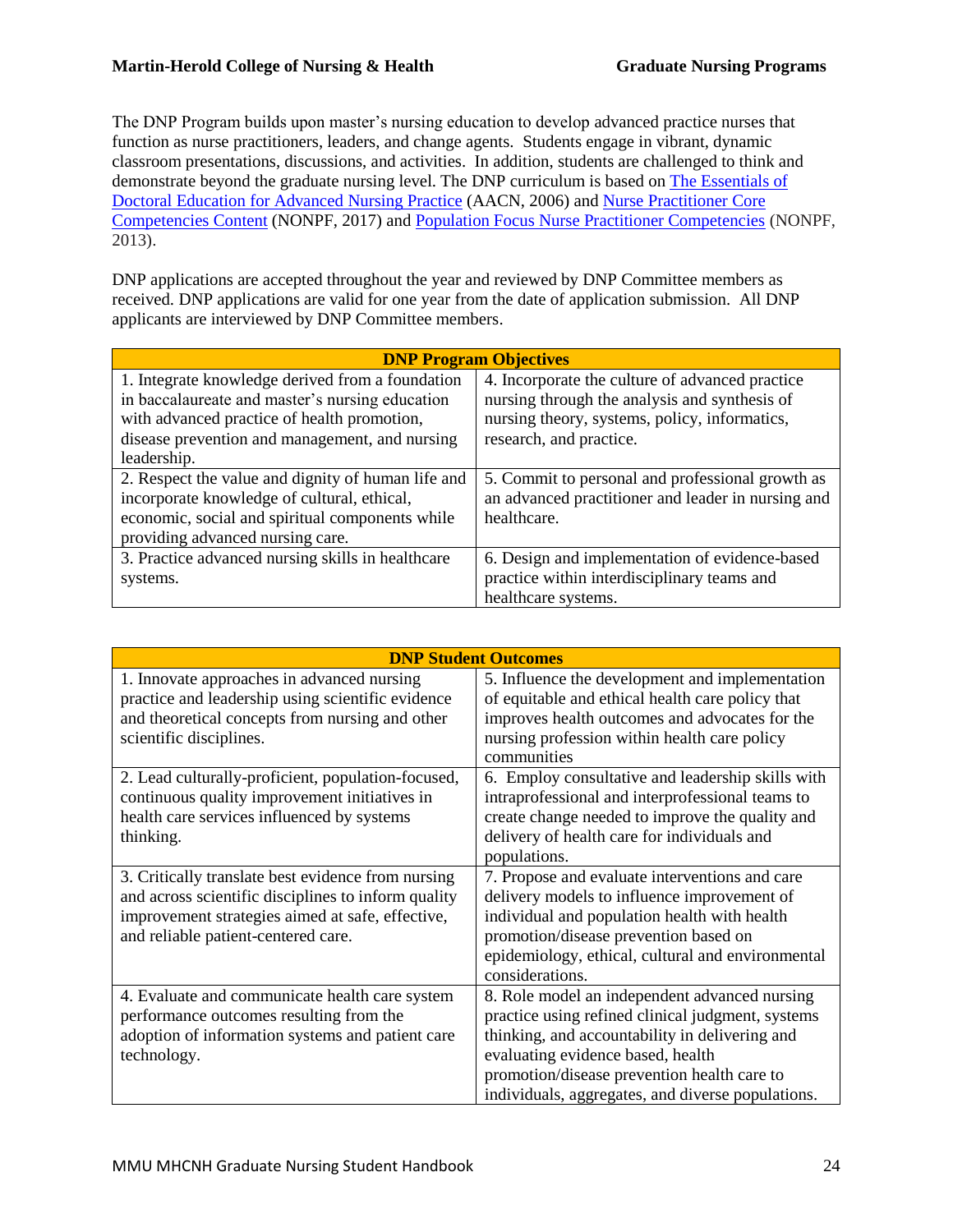#### **DNP Program Lead**

The Program Lead in collaboration with stakeholders, is accountable for three main interrelated responsibilities: curriculum content & accuracy, faculty, and community. The Program Lead responsibilities related to curriculum content and accuracy include collaborating with the academic leadership and faculty to maintain and update all relevant course content. The Program Lead responsibilities to the faculty include coordinating and collaborating with faculty to maintain team efforts that support the program. The Program Lead responsibilities to the community include coordinating and collaborating with community agencies to promote the DNP program, secure clinical sites, and maintain/foster positive relationships. The Program Lead reports to the Director of Graduate Nursing Programs with performance expectations in MHCNH Nursing Faculty Manual.

#### **DNP Plans of Study**

DNP Students (currently not NP – completing DNP-FNP or currently certified NP (in any specialty) start in August each year. DNP Plans of Study are located at

[http://catalog.mtmercy.edu/graduateprograms/curriculum/dnp/.](http://catalog.mtmercy.edu/graduateprograms/curriculum/dnp/) Courses with the exception of *NU890 Innovation & Change for Future: DNP Clinical Practice Project*, are taken over 5-week blocks. *NU890* may be completed over several blocks based on student progress on DNP Clinical Practice Project. Block start and end dates and course offerings can be accessed at: [http://www.mtmercy.edu/schedules-and](http://www.mtmercy.edu/schedules-and-catalog)[catalog.](http://www.mtmercy.edu/schedules-and-catalog)

#### **DNP Courses**

DNP course descriptions (core, emphasis, and electives) can be accessed at: <http://catalog.mtmercy.edu/graduateprograms/curriculum/dnp/#courseinventory>

#### **Agency Agreements**

Agency Agreements must be established and approved by Mount Mercy University DNP Program and each agency/clinical site before a student can start clinical or DNP Project experiences.

- 1. Mount Mercy University DNP Program will initiate the request for the Agency Agreement using the *Mount Mercy University DNP Program Agency Agreement* template.
- 2. If the agency/clinical site proposes changes to the *Mount Mercy University DNP Program Agency Agreement*, Mount Mercy University Director of Graduate Programs will review and determine if feasible and/or if additional review is needed by Mount Mercy University administration or legal representative.
- 3. The Agency Agreement must be signed by:
	- a. Mount Mercy University, Martin-Herold College of Nursing and Health, Director of Graduate Nursing Programs
	- b. Mount Mercy University, Martin-Herold College of Nursing and Health, Dean
	- c. Administrative authority from agency/clinical site
- 4. Student will be informed of and must meet all requirements identified in Agency Agreement before staring clinical or DNP Project experience.
- 5. Agency Agreements will be reviewed annually on August  $1<sup>st</sup>$  or first business day after August 1 st .

#### **DNP Project Handbook**

All DNP students are required to complete a scholarly DNP Clinical Practice Project. The DNP Project Handbook is available in Brightspace for details, process, and evaluation.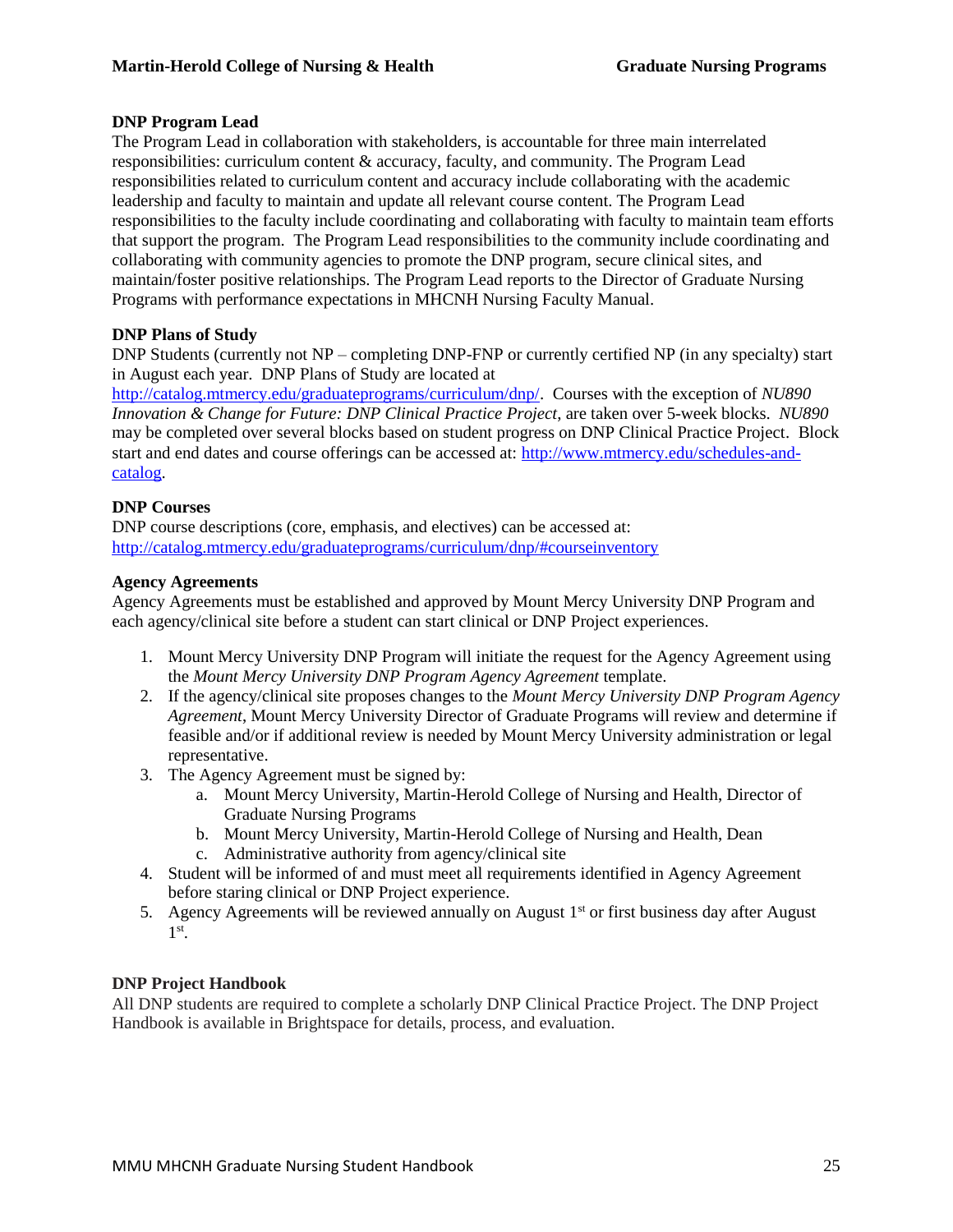| Criminal Background Check        | Approximately \$37                                                 |
|----------------------------------|--------------------------------------------------------------------|
| Medatrax                         | Approximately \$10 per month (when logging clinical $\&$ practicum |
|                                  | hours)                                                             |
| Professional Liability Insurance | Cost per student based on provider student selects                 |
| <b>Health Insurance</b>          | Cost per student based on provider student selects                 |
| <b>ANA/INA Membership</b>        | Approximately \$15 per month (Optional)                            |
| <b>AANP</b> Membership           | Approximately \$50 per year (Optional)                             |
| <b>INPS</b> Membership           | Approximately \$50 per year (Optional)                             |

#### **Additional DNP Student Expenses**

*Other costs may be incurred based on course activities and/or student and/or faculty determination.* 

#### **DNP Graduation Profile**

All DNP students will have final DNP evaluation using the summative "DNP Graduation Profile" form in *Appendix B.* The student and Director of Graduate Nursing Programs will review and sign the "DNP Graduation Profile" form prior to graduation.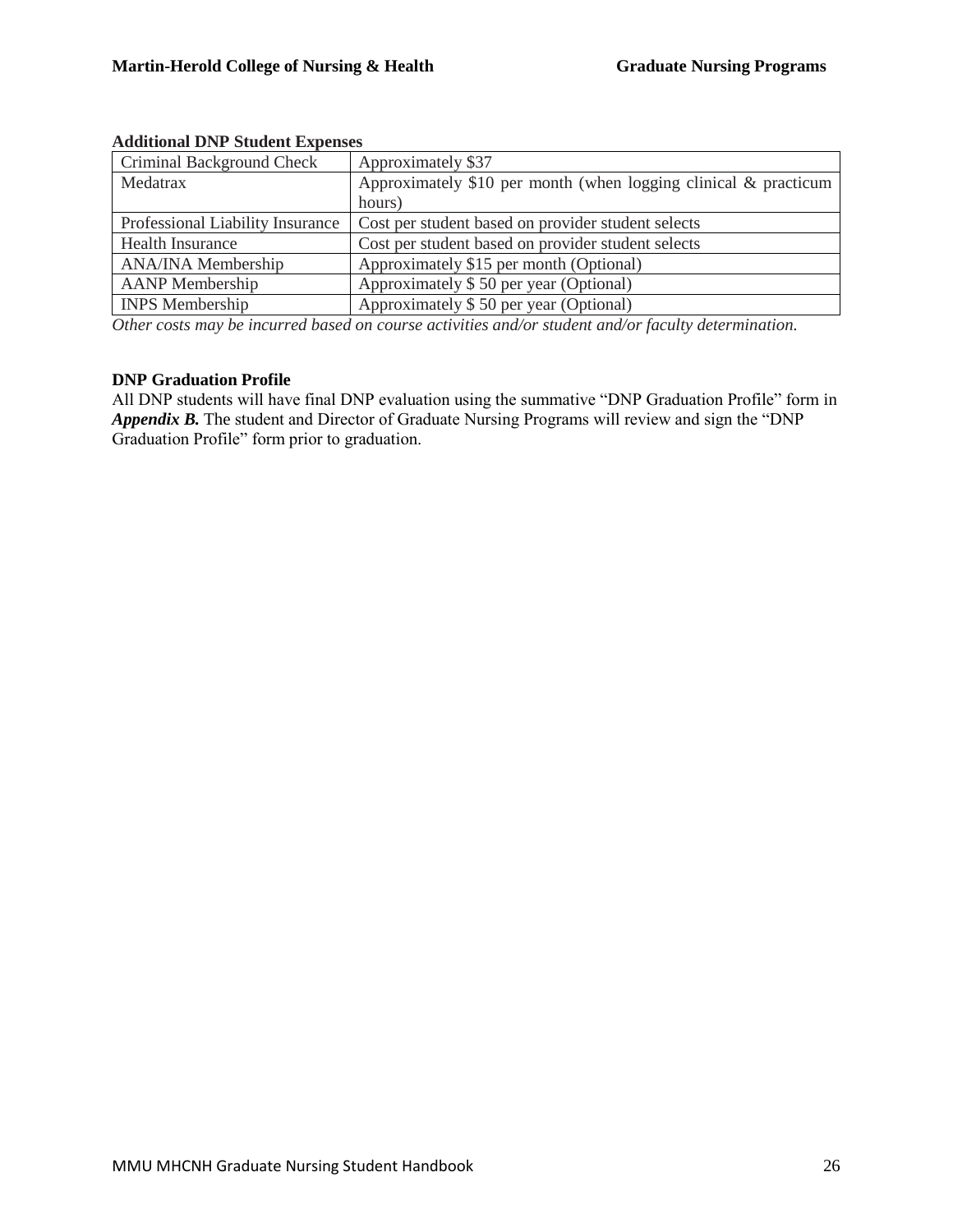#### **References**

- American Association of Colleges of Nursing (AACN). (2006). *The Essentials of Doctoral Education for Advanced Nursing Practice*. Retrieved from[: https://www.aacnnursing.org/Portals/42/Publications/DNPEssentials.pdf](https://www.aacnnursing.org/Portals/42/Publications/DNPEssentials.pdf)
- American Association of Colleges of Nursing (AACN). (2011). *The Essentials of Master's Education in Nursing*. Retrieved from:<https://www.aacnnursing.org/Portals/42/Publications/MastersEssentials11.pdf>
- American Medical Informatics Association. (2017). AMIA Accreditation Committee. *Health Informatics Core Competencies*. Retrieved from: [https://www.amia.org/sites/default/files/AMIA-Health-Informatics-Core-](https://www.amia.org/sites/default/files/AMIA-Health-Informatics-Core-Competencies-for-CAHIIM.PDF)[Competencies-for-CAHIIM.PDF](https://www.amia.org/sites/default/files/AMIA-Health-Informatics-Core-Competencies-for-CAHIIM.PDF)
- American Organization of Nurse Executives (AONE). (2015). *AONE Nurse Executive Competencies*. Chicago, IL: Author. Retrieved from:<https://www.aonl.org/resources/nurse-leader-competencies>
- Council on Linkages Between Academia and Public Health Practice. (2014). *Core Competencies for Public Health*

*Professionals.* Retrieved from

[http://www.phf.org/resourcestools/pages/core\\_public\\_health\\_competencies.aspx](http://www.phf.org/resourcestools/pages/core_public_health_competencies.aspx)

- International Association of Forensic Nurses. (2004). *Core Competencies for Advanced Practice Forensic Nursing*. Retrieved from: https://www.forensicnurses.org/page/EducationGuidelinesAccess
- National League for Nursing. (2015). *Competencies for the Academic Nurse Educator.* Retrieved from: [http://www.nln.org/professional-development-programs/competencies-for-nursing-education/nurse](http://www.nln.org/professional-development-programs/competencies-for-nursing-education/nurse-educator-core-competency)[educator-core-competency](http://www.nln.org/professional-development-programs/competencies-for-nursing-education/nurse-educator-core-competency)
- National Organization of Nurse Practitioner Faculty (NONPF). (2017a). Nurse practitioner core competencies content. Retrieved from

[https://cdn.ymaws.com/www.nonpf.org/resource/resmgr/competencies/2017\\_NPCoreComps\\_with\\_Curric.](https://cdn.ymaws.com/www.nonpf.org/resource/resmgr/competencies/2017_NPCoreComps_with_Curric.pdf)

[pdf](https://cdn.ymaws.com/www.nonpf.org/resource/resmgr/competencies/2017_NPCoreComps_with_Curric.pdf) 

National Organization of Nurse Practitioner Faculty (NONPF). (2013). Population-focused nurse practitioner competencies. Retrieved from

<https://cdn.ymaws.com/www.nonpf.org/resource/resmgr/competencies/populationfocusnpcomps2013.pdf>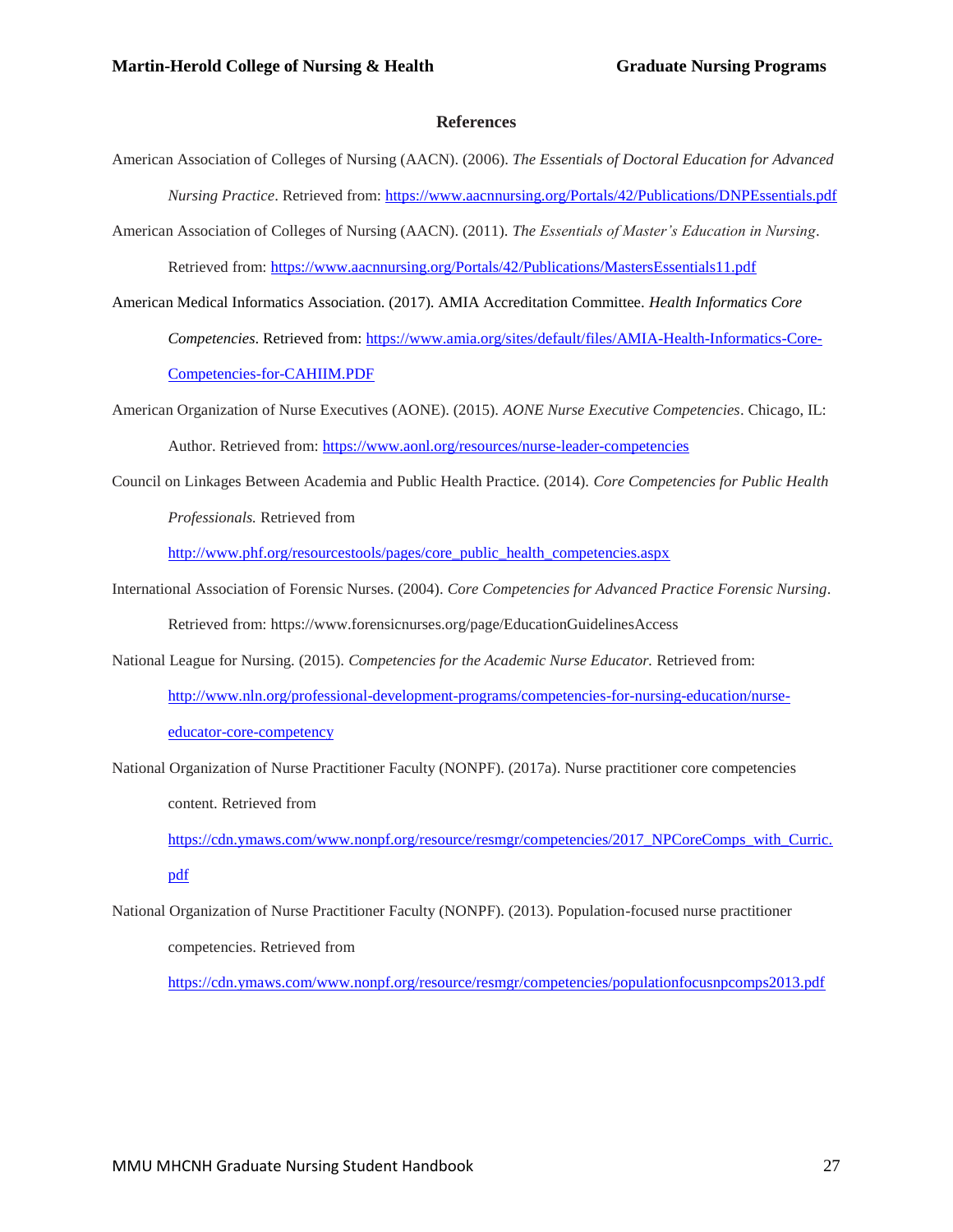#### **Appendix A: MSN Graduation Profile**

| MSN GRADUATION FROFILE                   |                    |  |
|------------------------------------------|--------------------|--|
| Name:                                    | <b>Student ID:</b> |  |
| <b>Preferred Email after Graduation:</b> |                    |  |
| <b>Program Completion Date:</b>          | <b>Preceptor:</b>  |  |
| Feb 201                                  |                    |  |
| May $201$ <sub>—</sub>                   |                    |  |
| June $201$                               |                    |  |
| August 201_                              |                    |  |
| December 201                             |                    |  |
| <b>Emphasis:</b>                         |                    |  |
| <b>Practicum Project:</b>                |                    |  |
|                                          |                    |  |
|                                          |                    |  |

#### **Mount Mercy University MSN GRADUATION PROFILE**

Student Signature Printed Name Date

# **Director of Graduate Nursing Completes**

**PERFORMANCE RATING** (Circle the number indicating the level of performance)

\_\_\_\_\_\_\_\_\_\_\_\_\_\_\_\_\_\_\_\_\_\_\_\_\_\_\_\_\_\_\_\_\_\_\_\_\_\_\_\_\_\_\_\_\_\_\_\_\_\_\_\_\_\_\_\_\_\_\_\_\_\_\_\_\_\_\_\_\_\_\_\_\_\_\_\_\_\_

1 = Competent - satisfactory performance, safe, meets expectations

 $2 = Exceptional - exceeds expectations$ 

**This graduate**:

| THIS GLAUUAIV. |                |                                                                                                                                                                                                                        |
|----------------|----------------|------------------------------------------------------------------------------------------------------------------------------------------------------------------------------------------------------------------------|
|                | 2              | Integrates knowledge derived from a foundation in baccalaureate nursing<br>1.<br>education with that of the advanced knowledge of health promotion, disease<br>prevention, nursing practice, education and leadership. |
|                | $\overline{2}$ | Respects the value and dignity of human life while incorporating knowledge of<br>2.<br>cultural, ethical, economic, social and spiritual components in the care of clients.                                            |
| 1              | $\overline{2}$ | Implements appropriate nursing interventions as an expert practitioner and<br>3.<br>educator.                                                                                                                          |
|                | $\overline{2}$ | 4. Embraces the culture of the profession of nursing through the analysis and<br>synthesis of nursing theory, systems, policy, research, and practice.                                                                 |
|                | $\overline{2}$ | Engages in experiences that promote personal and professional growth as a<br>5.<br>supporter of professional development and quality of nursing services.                                                              |
| 1              | $\overline{2}$ | Engages in critical inquiry and use an evidence-based approach to inform<br>6.<br>advanced nursing practice.                                                                                                           |
|                | $\overline{2}$ | 7. ADDITIONALLY, NURSING EDUCATION- graduate nursing students:<br>Provides improvement-focused, collaborative, data-informed, evidence-based,<br>patient-centered, safe, highest-quality nursing education.            |
|                | $\overline{2}$ | 7. ADDITIONALLY, HEALTH-ADVOCACY- graduate nursing students:<br>Provides improvement, collaborative, data-informed, evidence-based, patient-<br>centered, safe, highest-quality population health.                     |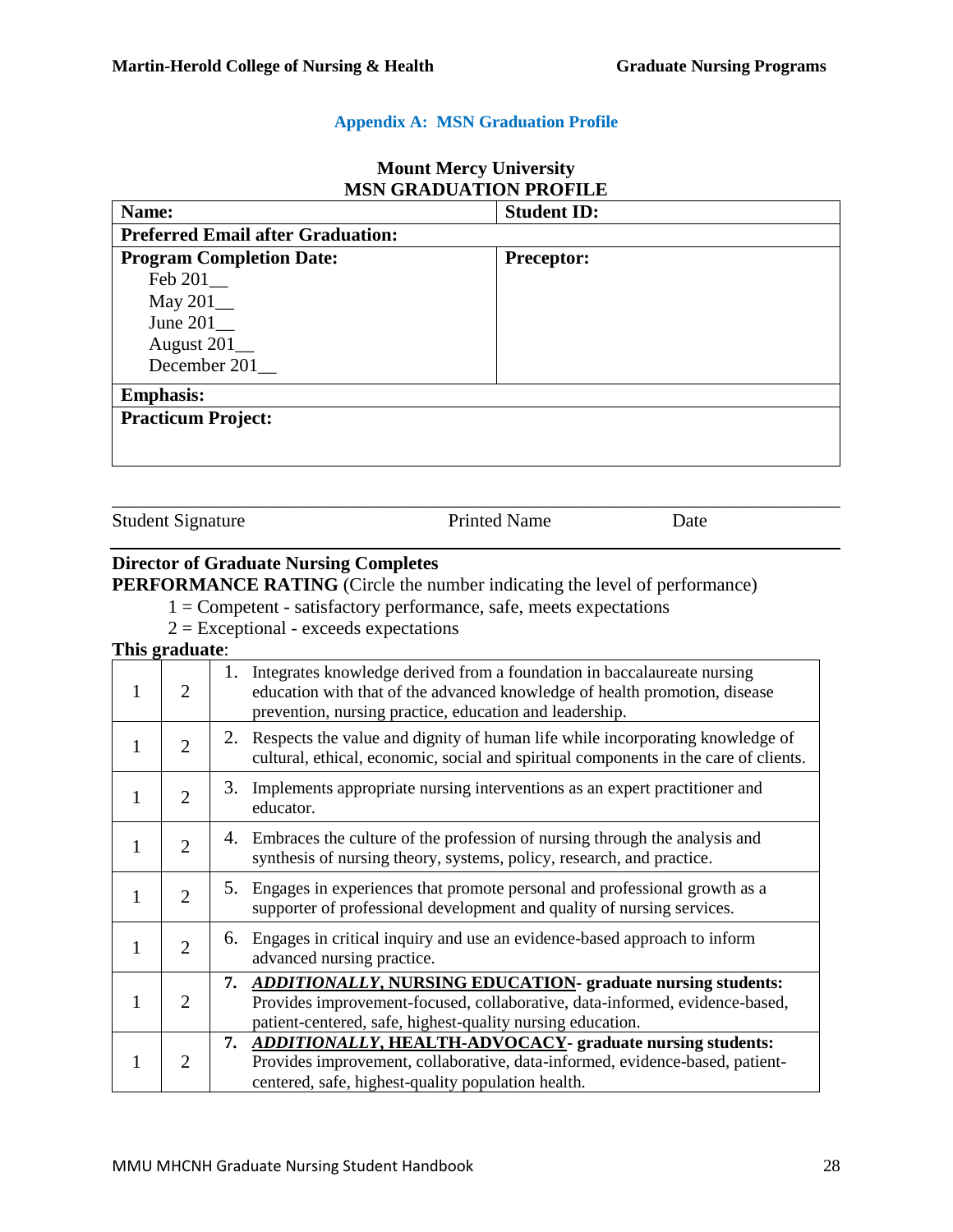| $\mathcal{D}$ | ADDITIONALLY, NURSING ADMINISTRATION- graduate nursing<br>students:<br>Provides improvement, collaborative, data-informed, evidence-based, patient-<br>centered, safe, highest-quality population health. |
|---------------|-----------------------------------------------------------------------------------------------------------------------------------------------------------------------------------------------------------|
|               | 7. ADDITIONALLY, FORENSIC NURSING - graduate nursing students:<br>Provides improvement, collaborative, data-informed, evidence-based, patient-<br>centered, safe, highest-quality population health.      |
|               | 7. ADDITIONALLY, NURSING INFORMATICS - graduate nursing students:<br>Provides improvement, collaborative, data-informed, evidence-based, patient-<br>centered, safe, highest-quality population health.   |

Comments:

|                          | Director of Graduate Nursing Programs |      |
|--------------------------|---------------------------------------|------|
| <b>Faculty Signature</b> | Title                                 | Date |
|                          |                                       |      |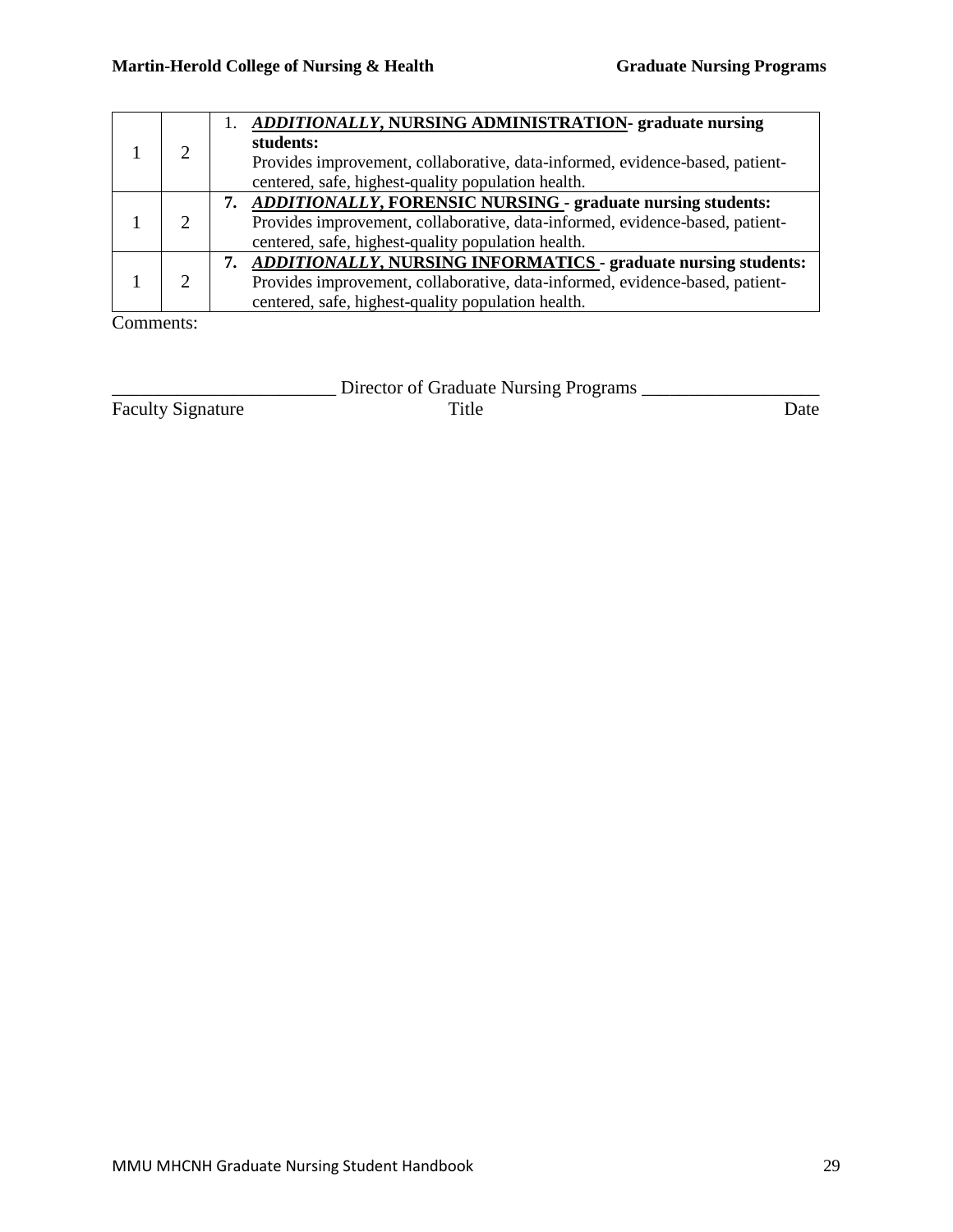#### **Appendix B: DNP Graduation Profile**

# **Mount Mercy University DNP GRADUATION SUMMATIVE PERFORMANCE**

| Name:                                             | <b>Student ID:</b>           |  |  |
|---------------------------------------------------|------------------------------|--|--|
| <b>Preferred Email after Graduation:</b>          |                              |  |  |
| <b>Program Completion Date:</b>                   | <b>Curriculum completed:</b> |  |  |
|                                                   | <b>DNP-FNP</b>               |  |  |
|                                                   | <b>DNP</b>                   |  |  |
| June 20 $\_\_$                                    |                              |  |  |
| <b>DNP Project Title:</b>                         |                              |  |  |
| <b>DNP Chair:</b>                                 |                              |  |  |
| <b>Preceptor Name:</b>                            |                              |  |  |
| Agency:                                           |                              |  |  |
| <b>Agency Address:</b>                            |                              |  |  |
| <b>Point of Contact at Agency:</b>                |                              |  |  |
| Anticipated place of Employment after graduation: |                              |  |  |
| Organization:                                     |                              |  |  |
| <b>Unit/Department:</b>                           |                              |  |  |
|                                                   |                              |  |  |
|                                                   |                              |  |  |

Student Signature Date Printed Name Date

**STUDENT COMPLETES ABOVE.**

### **PROGRAM DIRECTOR COMPLETES BELOW:**

**Performance Rating:** A student's performance regarding program outcomes is determined through a compilation of course evaluations and clinical evaluations by mentor and faculty, journals, and DNP project. All program outcomes must be met at the acceptable level for the student to graduate.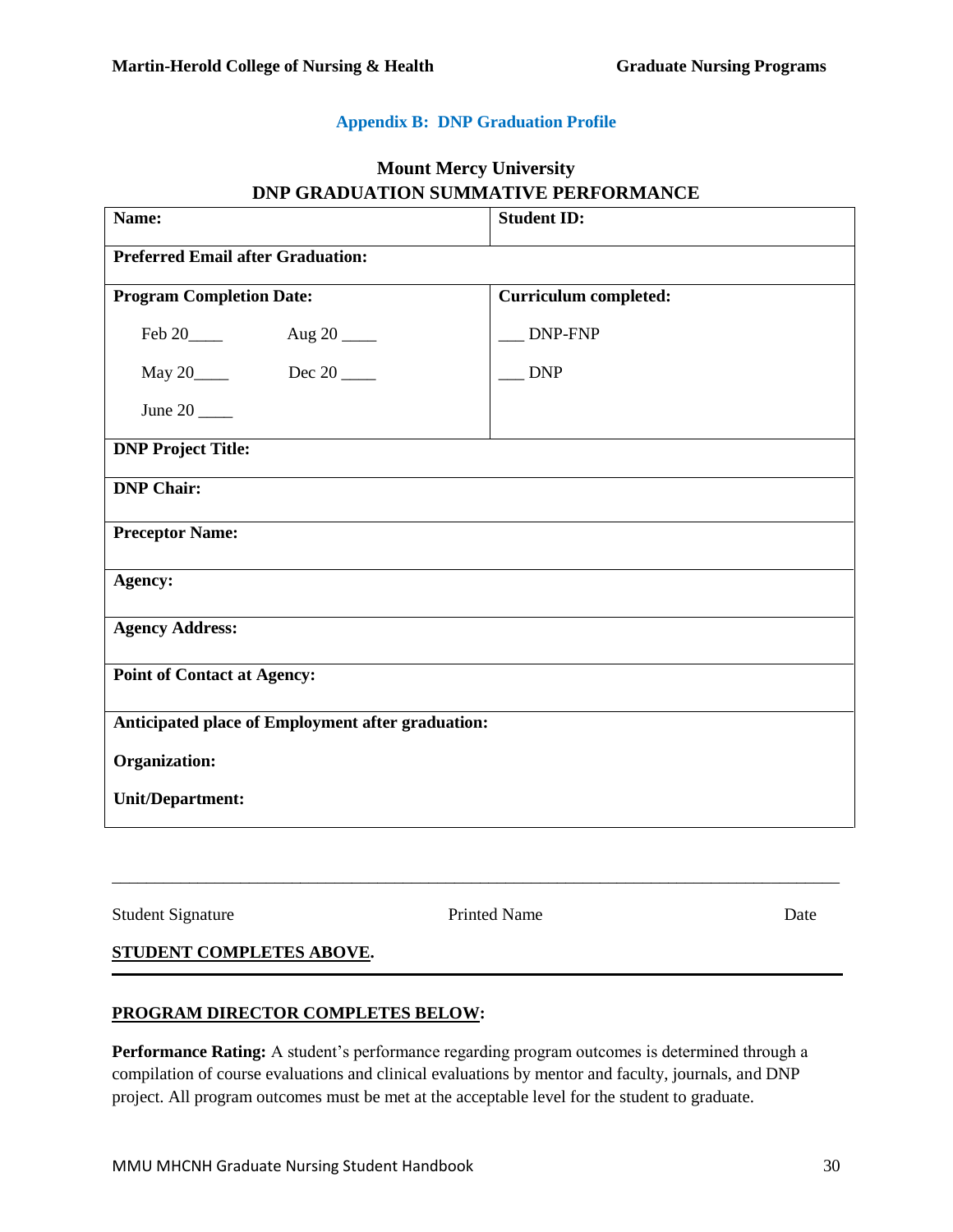| <b>Student Learning Outcomes</b> |                                                                                                                                                                                                                                                                                         | Exceptional | Acceptable |
|----------------------------------|-----------------------------------------------------------------------------------------------------------------------------------------------------------------------------------------------------------------------------------------------------------------------------------------|-------------|------------|
| 1.                               | Innovate approaches in advanced nursing practice and leadership using<br>scientific evidence and theoretical concepts from nursing and other                                                                                                                                            |             |            |
| 2.                               | scientific disciplines.<br>Lead culturally-proficient, population-focused, continuous quality<br>improvement initiatives in health care services influenced by systems<br>thinking.                                                                                                     |             |            |
| 3.                               | Critically translate best evidence from nursing and across scientific<br>disciplines to inform quality improvement strategies aimed at safe,<br>effective, and reliable patient-centered care.                                                                                          |             |            |
| 4.                               | Evaluate and communicate health care system performance outcomes<br>resulting from the adoption of information systems and patient care<br>technology.                                                                                                                                  |             |            |
| 5.                               | Influence the development and implementation of equitable and ethical<br>health care policy that improves health outcomes and advocates for the<br>nursing profession within health care policy communities.                                                                            |             |            |
| 6.                               | Employ consultative and leadership skills with intraprofessional and<br>interprofessional teams to create change needed to improve the quality<br>and delivery of health care for individuals and populations.                                                                          |             |            |
| 7.                               | Propose and evaluate interventions and care delivery models to influence<br>improvement of individual and population health with health<br>promotion/disease prevention based on epidemiology, ethical, cultural<br>and environmental considerations.                                   |             |            |
|                                  | 8. Role model an independent advanced nursing practice using refined<br>clinical judgment, systems thinking, and accountability in delivering and<br>evaluating evidence based, health promotion/disease prevention health<br>care to individuals, aggregates, and diverse populations. |             |            |

Comments:

| Approved:<br>Director of Graduate Programs |                   | Date: |  |
|--------------------------------------------|-------------------|-------|--|
| Approved:                                  | $     -$<br>----- | Date: |  |

**\_\_\_\_\_\_\_\_\_\_\_\_\_\_\_\_\_\_\_\_\_\_\_\_\_\_\_\_\_\_\_\_\_\_\_\_\_\_\_\_\_\_\_\_\_\_\_\_\_\_\_\_\_\_\_\_\_\_\_\_\_\_\_\_\_\_\_\_\_\_\_\_\_\_\_\_\_\_**

DNP Program Lead Faculty Signature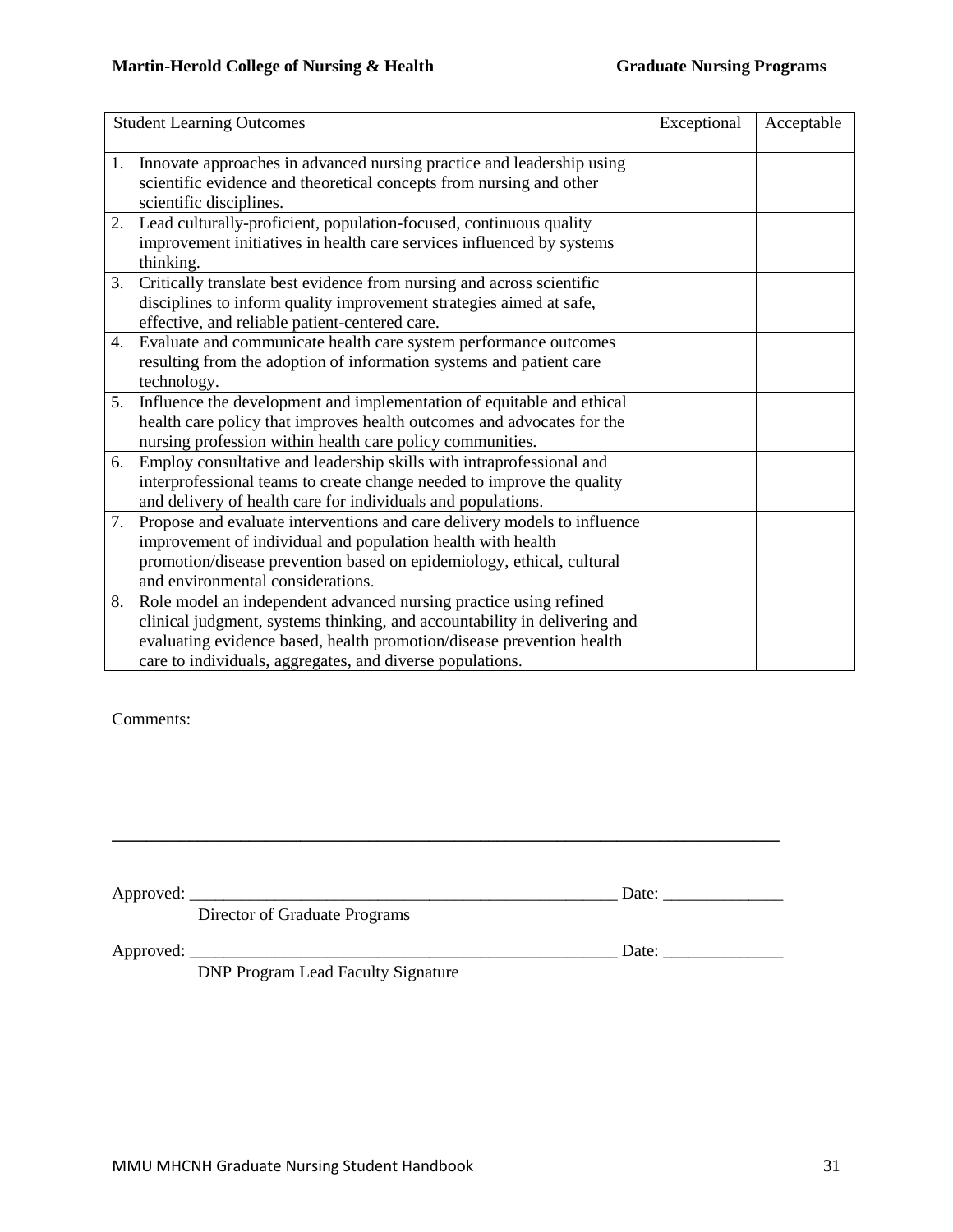#### **Appendix C: Document of Concern**

## **Mount Mercy University Martin-Herold College of Nursing & Health Graduate Nursing Programs**

# *DOCUMENT OF CONCERN (DOC)*

| <b>Student Name:</b>         |                                                                                                                                                                                      |
|------------------------------|--------------------------------------------------------------------------------------------------------------------------------------------------------------------------------------|
| <b>Graduate Program:</b>     | <b>MSN</b><br><b>DNP</b><br>$\Box$                                                                                                                                                   |
| <b>Action:</b>               | <b>Conference held with student regarding</b><br>$\Box$ Professionalism issue<br>$\Box$ Academic integrity issue (see attached University form)<br>$\Box$ Academic progression issue |
| <b>Date of Conference:</b>   |                                                                                                                                                                                      |
| <b>Signature of Student:</b> |                                                                                                                                                                                      |

Signature of Faculty:

| <b>EXPLANATION OF FACULTY CONCERN</b><br>RELATED TO STUDENT PERFORMANCE | STUDENT'S PLAN OF ACTION |
|-------------------------------------------------------------------------|--------------------------|
|                                                                         |                          |
|                                                                         |                          |
|                                                                         |                          |
|                                                                         |                          |
|                                                                         |                          |
|                                                                         |                          |
|                                                                         |                          |
|                                                                         |                          |
|                                                                         |                          |

**Copies to:**  Student

Director of Graduate Nursing Program